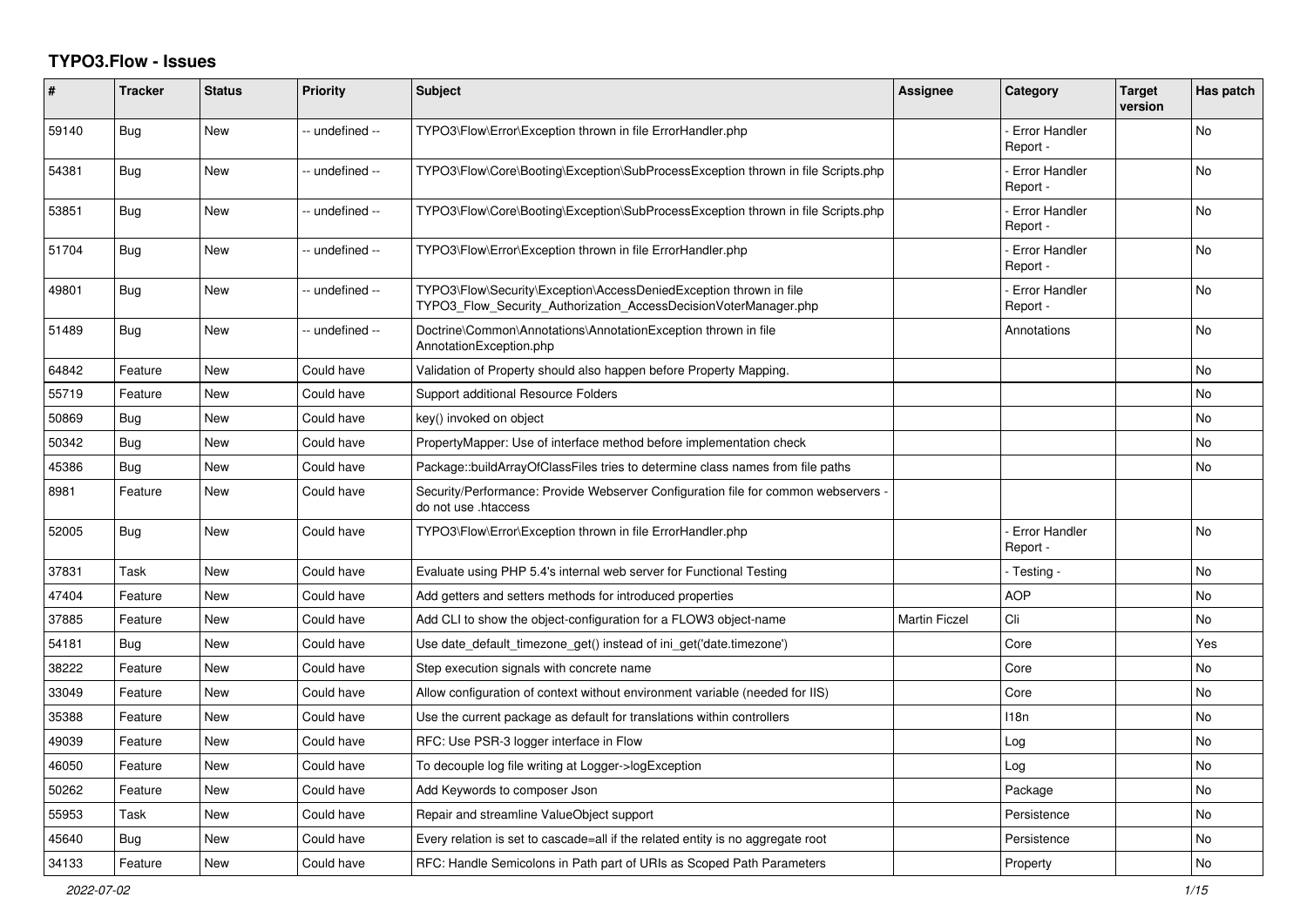| ∦     | <b>Tracker</b> | <b>Status</b> | <b>Priority</b> | <b>Subject</b>                                                                                     | <b>Assignee</b>      | Category   | <b>Target</b><br>version | Has patch |
|-------|----------------|---------------|-----------------|----------------------------------------------------------------------------------------------------|----------------------|------------|--------------------------|-----------|
| 45611 | Bug            | New           | Could have      | Destruction of session after logout should be configurable                                         |                      | Security   |                          | No        |
| 6602  | Feature        | <b>New</b>    | Could have      | Implement after invocation handling                                                                | Andreas Förthner     | Security   |                          |           |
| 48409 | Feature        | New           | Could have      | Introduce new Annotation "Slot" for wiring signal and slots                                        |                      | SignalSlot |                          | No        |
| 52185 | Bug            | <b>New</b>    | Could have      | PositionalArraySorter should detect recursive dependencies                                         |                      | Utility    |                          | No        |
| 39788 | Feature        | New           | Could have      | RFC: Repository based NotExistsValidator                                                           |                      | Validation |                          | No        |
| 3587  | Feature        | <b>New</b>    | Could have      | Enforce validation rules for value objects already in constructor                                  |                      | Validation |                          |           |
| 65684 | Bug            | New           | Should have     | Could not acquire lock for ClassLoader cache creation                                              | Sebastian Heuer      |            |                          | No        |
| 62009 | <b>Bug</b>     | New           | Should have     | Rewrite URI Filename could be empty                                                                |                      |            |                          |           |
| 59747 | Bug            | New           | Should have     | TYPO3\Flow\Error\Exception thrown in file ErrorHandler.php                                         |                      |            |                          | No        |
| 59357 | <b>Bug</b>     | New           | Should have     | Using the PackageManager directly instead of the Interface results in unexpected<br>behavior       |                      |            |                          | No        |
| 59244 | Feature        | <b>New</b>    | Should have     | Message or Container needs context                                                                 |                      |            |                          | No        |
| 59084 | Bug            | New           | Should have     | if 403 Exception show reason                                                                       |                      |            |                          | No        |
| 58996 | Bug            | <b>New</b>    | Should have     | ResourceManager adding to persistence                                                              |                      |            |                          | <b>No</b> |
| 58744 | <b>Bug</b>     | New           | Should have     | Can not split configuration in settings.yaml                                                       |                      |            |                          | No        |
| 58579 | Feature        | New           | Should have     | Adding own environment constants to Flow                                                           |                      |            | 2.x                      | No        |
| 58408 | Task           | <b>New</b>    | Should have     | Disable manualy persisting                                                                         |                      |            |                          | No        |
| 57796 | <b>Bug</b>     | New           | Should have     | XLIFF Fails if $id ==$ nodedata                                                                    |                      |            |                          | No        |
| 57763 | Feature        | New           | Should have     | Allow controller / package / action as params in<br>\TYPO3\Fluid\ViewHelpers\Form\ButtonViewHelper |                      |            |                          | No        |
| 56556 | Feature        | New           | Should have     | support hasProperty and isProperty                                                                 |                      |            |                          | No        |
| 56486 | Feature        | New           | Should have     | Optimize the ObjectManager for performance                                                         |                      |            |                          | No        |
| 56036 | Feature        | <b>New</b>    | Should have     | Optimize autoloading                                                                               |                      |            |                          | No        |
| 55958 | Task           | New           | Should have     | RFC: Use PHP 5.4 closure features for direct ObjectAccess                                          |                      |            |                          | No        |
| 55954 | Bug            | <b>New</b>    | Should have     | Associations to ValueObjects should not be cascade all'd                                           |                      |            |                          | No        |
| 55831 | Feature        | New           | Should have     | Different scenarios for session settings                                                           |                      |            |                          | No        |
| 53189 | <b>Bug</b>     | New           | Should have     | Blog tutorial no longer works                                                                      | <b>Philipp Maier</b> |            |                          | No        |
| 52945 | Bug            | New           | Should have     | Excluded classes should only be excluded from reflection but still autoloaded                      |                      |            |                          | No        |
| 52590 | Feature        | New           | Should have     | Provide a way to get the Doctrine QueryBuilder                                                     |                      |            |                          | No        |
| 52430 | Bug            | New           | Should have     | Cannot convert from UUID to auto-increment ID                                                      |                      |            |                          | No        |
| 51972 | <b>Bug</b>     | New           | Should have     | Joins for every deep property constraint make cartesian selection                                  | Adrian Föder         |            |                          | Yes       |
| 51811 | <b>Bug</b>     | New           | Should have     | Improve session handle when the authenticated account is removed from persitance                   | Dominique Feyer      |            |                          | Yes       |
| 51530 | Task           | New           | Should have     | Improve speed of Files::readDirectoryRecursively using RecursiveDirectoryIterator?                 |                      |            |                          | No        |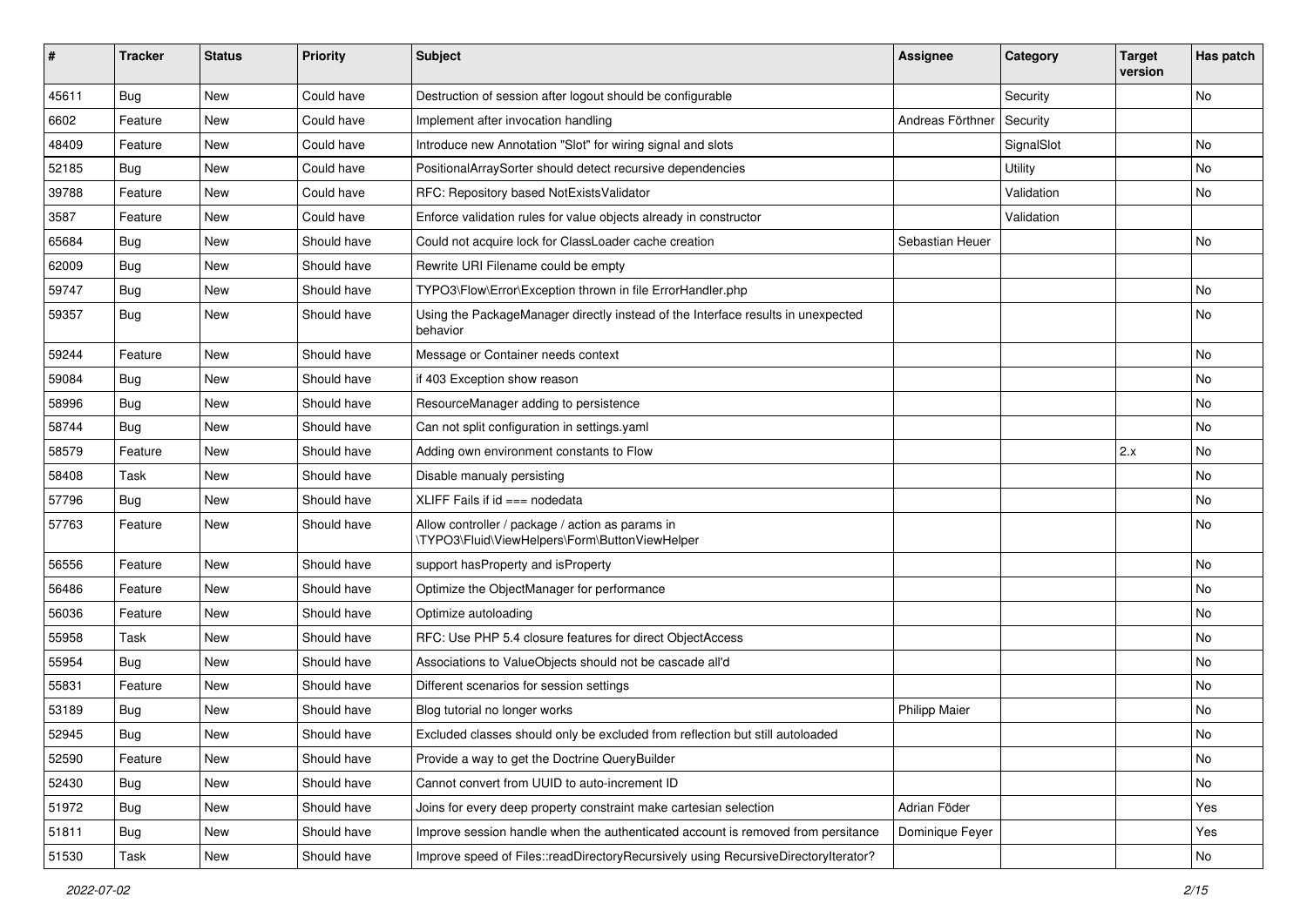| ∦     | <b>Tracker</b>   | <b>Status</b> | <b>Priority</b> | <b>Subject</b>                                                                            | <b>Assignee</b>       | Category          | <b>Target</b><br>version | Has patch |
|-------|------------------|---------------|-----------------|-------------------------------------------------------------------------------------------|-----------------------|-------------------|--------------------------|-----------|
| 51286 | Task             | New           | Should have     | Custom error views should introduce a controller context somehow                          |                       |                   |                          | No        |
| 49372 | <b>Bug</b>       | New           | Should have     | ObjectConverter ignores implemented interface when mapping subtype                        |                       |                   |                          | No        |
| 48430 | <b>Bug</b>       | New           | Should have     | Default validator-messages are not correctly formatted                                    |                       |                   |                          | No        |
| 48429 | Bug              | New           | Should have     | Remove- and update-actions on repository are not persisted                                |                       |                   |                          | No        |
| 46910 | Feature          | New           | Should have     | Composer integration - PackageStates.php                                                  |                       |                   |                          | No        |
| 46371 | Feature          | New           | Should have     | Support compilation of static information in proxy classes                                | Christopher<br>Hlubek |                   |                          | No        |
| 45669 | <b>Bug</b>       | New           | Should have     | PersistentObjectConverter does not convert ValueObjects by __identity                     |                       |                   |                          | <b>No</b> |
| 45272 | <b>Bug</b>       | New           | Should have     | Related Value Objects get deleted by default cascading                                    |                       |                   |                          | No        |
| 44148 | Bug              | New           | Should have     | Documentation for executeCommand() needs clarification                                    |                       |                   | 2.0.1                    | No        |
| 44123 | Feature          | New           | Should have     | Make the "Flow requires the PHP setting "date.timezone"" error more beautiful             |                       |                   |                          | No        |
| 43947 | <b>Bug</b>       | New           | Should have     | Redirect to login after Session timeout                                                   |                       |                   |                          | No        |
| 43841 | Feature          | New           | Should have     | Add package support to validation errors                                                  |                       |                   |                          | No        |
| 43572 | Feature          | New           | Should have     | Uri should support manipulation of query arguments                                        |                       |                   |                          | <b>No</b> |
| 36634 | <b>Bug</b>       | New           | Should have     | Reconstituted entities do not have their properties set when initializeObject() is called |                       |                   |                          | No        |
| 36633 | <b>Bug</b>       | New           | Should have     | Reconstituted entities should not have the FLOW3_Persistence_clone property set           |                       |                   |                          | No        |
| 36510 | Feature          | New           | Should have     | <b>Firewall Redirect?</b>                                                                 |                       |                   |                          | No        |
| 36509 | Feature          | New           | Should have     | redirect ToUri to an uri with acl forces a 403 because of missing csrf token.             |                       |                   |                          | No        |
| 35970 | Task             | New           | Should have     | Improve performance of Utility/Arrays::integerExplode by using array_map                  |                       |                   |                          | <b>No</b> |
| 34404 | <b>Bug</b>       | New           | Should have     | JsonView transformObject does not respect_descendAll configuration                        |                       |                   |                          | No        |
| 33710 | Feature          | New           | Should have     | Configuration based on Domain                                                             |                       |                   |                          | No        |
| 33293 | <b>Bug</b>       | New           | Should have     | Injection to private variable results in injection of the the wrong class                 |                       |                   |                          | No        |
| 32294 | Feature          | New           | Should have     | Lazy initialization of loggers                                                            |                       |                   |                          | No        |
| 30258 | Feature          | New           | Should have     | Support optional package dependencies                                                     |                       |                   |                          |           |
| 29476 | Feature          | New           | Should have     | Provider rendering time and query count for request                                       |                       |                   |                          |           |
| 3585  | Major<br>Feature | New           | Should have     | Implement support for value objects                                                       |                       |                   |                          | No        |
| 57972 | Bug              | New           | Should have     | Missing @ManyToOne in example for resource                                                |                       | - Documentation - |                          | No        |
| 45623 | <b>Bug</b>       | New           | Should have     | SQL error when calling TYPO3.Blog Setup controller                                        |                       | Documentation -   |                          | No        |
| 44542 | Task             | New           | Should have     | Mention the risk of requestPatterns regarding foreign package's SecurityContext<br>usage  | Adrian Föder          | Documentation -   |                          | No        |
| 42465 | Task             | New           | Should have     | Document i18n settings                                                                    |                       | Documentation -   | 2.0.1                    | No        |
| 39414 | <b>Bug</b>       | New           | Should have     | Security Documentation                                                                    |                       | Documentation -   |                          | No        |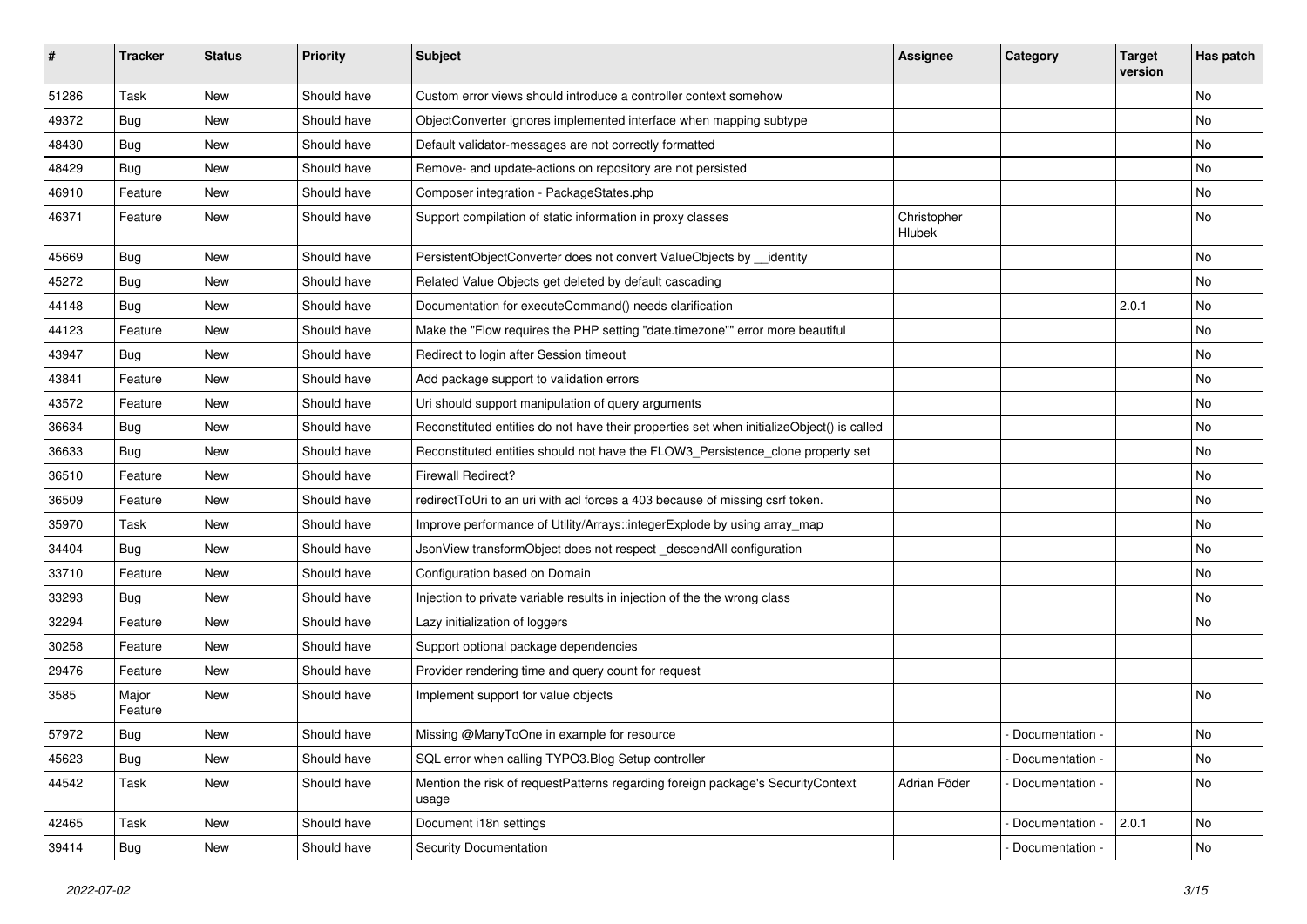| ∦     | <b>Tracker</b>   | <b>Status</b> | <b>Priority</b> | <b>Subject</b>                                                                                        | <b>Assignee</b> | Category                  | <b>Target</b><br>version | Has patch |
|-------|------------------|---------------|-----------------|-------------------------------------------------------------------------------------------------------|-----------------|---------------------------|--------------------------|-----------|
| 29202 | Task             | New           | Should have     | Provide a Cherokee Server Configuration for FLOW3                                                     |                 | Documentation -           |                          |           |
| 59049 | Bug              | New           | Should have     | TYPO3\Flow\Error\Exception thrown in file ErrorHandler.php                                            |                 | Error Handler<br>Report - |                          | No        |
| 48873 | Bug              | <b>New</b>    | Should have     | Error when calling resourceManager->deleteResource on unpublished Resource                            |                 | Error Handler<br>Report - |                          | <b>No</b> |
| 58153 | <b>Bug</b>       | <b>New</b>    | Should have     | Session - Scope, Property with interface annotation fails at wakeup                                   |                 | <b>AOP</b>                | 2.1                      | No        |
| 55957 | Task             | New           | Should have     | RFC: Optimize AOP proxies                                                                             |                 | <b>AOP</b>                |                          | No        |
| 27045 | <b>Bug</b>       | New           | Should have     | Introduced properties are not available in the reflection service during a compile run                |                 | <b>AOP</b>                |                          |           |
| 890   | Feature          | New           | Should have     | Add priority for advice chains                                                                        | Robert Lemke    | <b>AOP</b>                |                          |           |
| 54446 | <b>Bug</b>       | New           | Should have     | Cache filebackend 'include once'                                                                      |                 | Cache                     |                          | No        |
| 53262 | <b>Bug</b>       | New           | Should have     | FileBakend have some race condition                                                                   | Dominique Feyer | Cache                     |                          | Yes       |
| 46816 | Feature          | <b>New</b>    | Should have     | Add xcache cache backend                                                                              |                 | Cache                     |                          | No        |
| 46318 | Feature          | New           | Should have     | [caching framework] Extend cache interface to handle multiple entries                                 |                 | Cache                     |                          | No        |
| 46216 | Feature          | <b>New</b>    | Should have     | Add wincache cache backend                                                                            |                 | Cache                     |                          | <b>No</b> |
| 55199 | Feature          | New           | Should have     | Avoid Buffering of Shell output                                                                       |                 | Cli                       |                          | No        |
| 35709 | Task             | New           | Should have     | Implement global Command aliases                                                                      |                 | Cli                       |                          | No        |
| 50382 | Task             | <b>New</b>    | Should have     | Impossible to use arguments in CLI that are added by overriding<br>initializeCommandMethodArguments() |                 | Command                   |                          | <b>No</b> |
| 33465 | <b>Bug</b>       | New           | Should have     | Some vital commands to recover the system fail when recovery is needed                                |                 | Command                   |                          | No        |
| 33069 | Task             | New           | Should have     | Make command output sparse, implement generic verbose switch                                          |                 | Command                   |                          | No        |
| 8464  | Feature          | New           | Should have     | Write settings using the ConfigurationManager                                                         |                 | Configuration             |                          | No        |
| 52909 | Bug              | New           | Should have     | Class Loader fallback to non-proxy hides fatal errors                                                 |                 | Core                      |                          | No        |
| 51312 | <b>Bug</b>       | New           | Should have     | Default php error handler generates warning (when loading<br>TYPO3\Flow\Error\Exception class)        |                 | Core                      | 2.0                      | <b>No</b> |
| 47487 | Bug              | <b>New</b>    | Should have     | Functional test classes in package without classes are not compiled                                   |                 | Core                      | 2.0.1                    | <b>No</b> |
| 43541 | <b>Bug</b>       | New           | Should have     | Incomplete classes path detection for PSR-0                                                           |                 | Core                      | 2.0.1                    | No        |
| 39096 | <b>Bug</b>       | New           | Should have     | Unnecessary compile invoked in non production context?                                                |                 | Core                      | 2.0.1                    | No        |
| 39088 | Feature          | New           | Should have     | Add a sgnalslot before compilation                                                                    |                 | Core                      |                          | No        |
| 30418 | Feature          | New           | Should have     | Package bootstrapping following dependencies                                                          |                 | Core                      |                          |           |
| 36955 | Feature          | New           | Should have     | Add type filter to var_dump()                                                                         |                 | Error                     |                          | No        |
| 58184 | Major<br>Feature | New           | Should have     | HTTP request argument building for different use cases                                                |                 | Http                      |                          | No        |
| 56916 | Feature          | New           | Should have     | Support PATCH request method as of RFC5789                                                            |                 | Http                      |                          | No        |
| 51763 | Bug              | New           | Should have     | HttpRequest always returns content of the current request                                             |                 | <b>Http</b>               |                          | No        |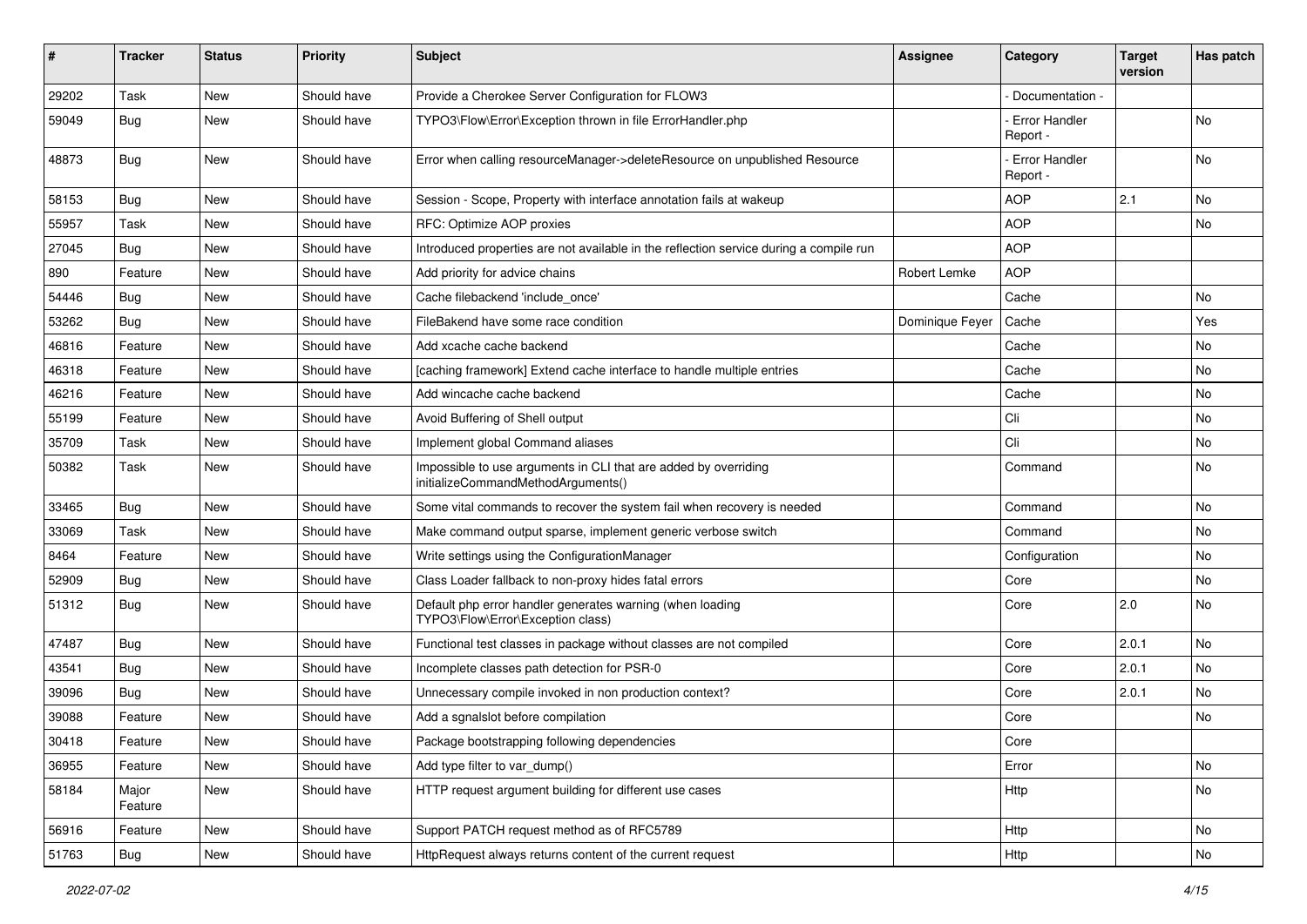| #     | <b>Tracker</b>   | <b>Status</b> | <b>Priority</b> | <b>Subject</b>                                                                                                       | <b>Assignee</b> | Category         | <b>Target</b><br>version | Has patch |
|-------|------------------|---------------|-----------------|----------------------------------------------------------------------------------------------------------------------|-----------------|------------------|--------------------------|-----------|
| 62292 | Major<br>Feature | New           | Should have     | Support for entity translation                                                                                       |                 | 118n             | 2.x                      | No        |
| 46066 | <b>Bug</b>       | New           | Should have     | Currency formatter uses wrong format for ISO 4217 currency codes                                                     |                 | 118 <sub>n</sub> |                          | No        |
| 44361 | Bug              | <b>New</b>    | Should have     | TYPO3\Flow\I18n\Formatter\DatetimeFormatter - caching DATETIME type                                                  |                 | 118n             | 2.0.1                    | No        |
| 33018 | Feature          | New           | Should have     | Translator should support override of labels from other packages                                                     |                 | 118n             |                          | No        |
| 9313  | Feature          | New           | Should have     | Support for currencies                                                                                               |                 | 118n             |                          | <b>No</b> |
| 54744 | <b>Bug</b>       | New           | Should have     | System.log contains many NOTICE Flow The argument "workspace" declared in<br>pointcut does not exist in method TYPO3 |                 | Log              |                          | No        |
| 48862 | Feature          | New           | Should have     | Possibility to exclude package from file monitoring                                                                  |                 | Monitor          |                          | No        |
| 51459 | Feature          | New           | Should have     | Allow catching of particular exceptions on property mapping                                                          |                 | <b>MVC</b>       |                          | No        |
| 44186 | <b>Bug</b>       | New           | Should have     | Request does not accept custom Content-Type                                                                          |                 | <b>MVC</b>       | 2.0.1                    | No        |
| 44185 | Bug              | New           | Should have     | XML body always need a root node                                                                                     |                 | <b>MVC</b>       | 2.0.1                    | No        |
| 44184 | <b>Bug</b>       | New           | Should have     | Request arguments are not merged correctly for single object actions                                                 |                 | <b>MVC</b>       | 2.0.1                    | No        |
| 39674 | <b>Bug</b>       | New           | Should have     | \TYPO3\FLOW3\var_dump behaves weird in controller actions doing return                                               |                 | <b>MVC</b>       |                          | <b>No</b> |
| 30428 | Feature          | New           | Should have     | Cloning of request arguments                                                                                         |                 | <b>MVC</b>       |                          |           |
| 30423 | Feature          | New           | Should have     | Rendering template of other action without forward                                                                   |                 | <b>MVC</b>       |                          | No        |
| 28231 | Feature          | New           | Should have     | Allow output to STDERR for CLI Response                                                                              |                 | <b>MVC</b>       |                          |           |
| 26745 | Feature          | New           | Should have     | MVC should know about entities lying in the session                                                                  |                 | <b>MVC</b>       |                          | No        |
| 25907 | Task             | New           | Should have     | Referrer should only contain the URI of the previous request                                                         |                 | <b>MVC</b>       |                          |           |
| 3728  | Feature          | New           | Should have     | Support arrays of objects as controller arguments                                                                    |                 | <b>MVC</b>       |                          |           |
| 3153  | Feature          | New           | Should have     | Support of action based filter rules defined by annotation.                                                          |                 | <b>MVC</b>       |                          |           |
| 45917 | Bug              | New           | Should have     | RoutePartHandler transliteration must be improved                                                                    |                 | MVC - Routing    |                          | No        |
| 44891 | Feature          | New           | Should have     | Routes should be able to enforce http/https protocol                                                                 |                 | MVC - Routing    |                          | No        |
| 53224 | <b>Bug</b>       | New           | Should have     | Constructor in subclass breaks call chain leading to missing identifier / uuid                                       |                 | Object           |                          | No        |
| 40283 | <b>Bug</b>       | New           | Should have     | New constructor in grandparent class not called                                                                      |                 | Object           |                          | No        |
| 35783 | Feature          | New           | Should have     | Lifecycle method after property mapping                                                                              |                 | Object           |                          | No        |
| 35083 | <b>Bug</b>       | New           | Should have     | involving SecurityContext in Widget's __wakeup situation leads to an exception                                       |                 | Object           |                          | No        |
| 31262 | Feature          | New           | Should have     | Named arguments in Objects yaml for constructor arguments                                                            |                 | Object           |                          | No        |
| 31261 | Feature          | New           | Should have     | Virtual objects - generate proxy classes for interfaces                                                              |                 | Object           |                          | No        |
| 25988 | Bug              | New           | Should have     | Useless proxies are built for some classes                                                                           |                 | Object           |                          |           |
| 57437 | <b>Bug</b>       | New           | Should have     | Composer package replacement is not supported                                                                        |                 | Package          |                          | No        |
| 54458 | Bug              | New           | Should have     | Missing Version Number in packages                                                                                   |                 | Package          |                          | No        |
| 53620 | Bug              | New           | Should have     | Move Classes/TYPO3/Flow/Composer to own Package                                                                      |                 | Package          |                          | No        |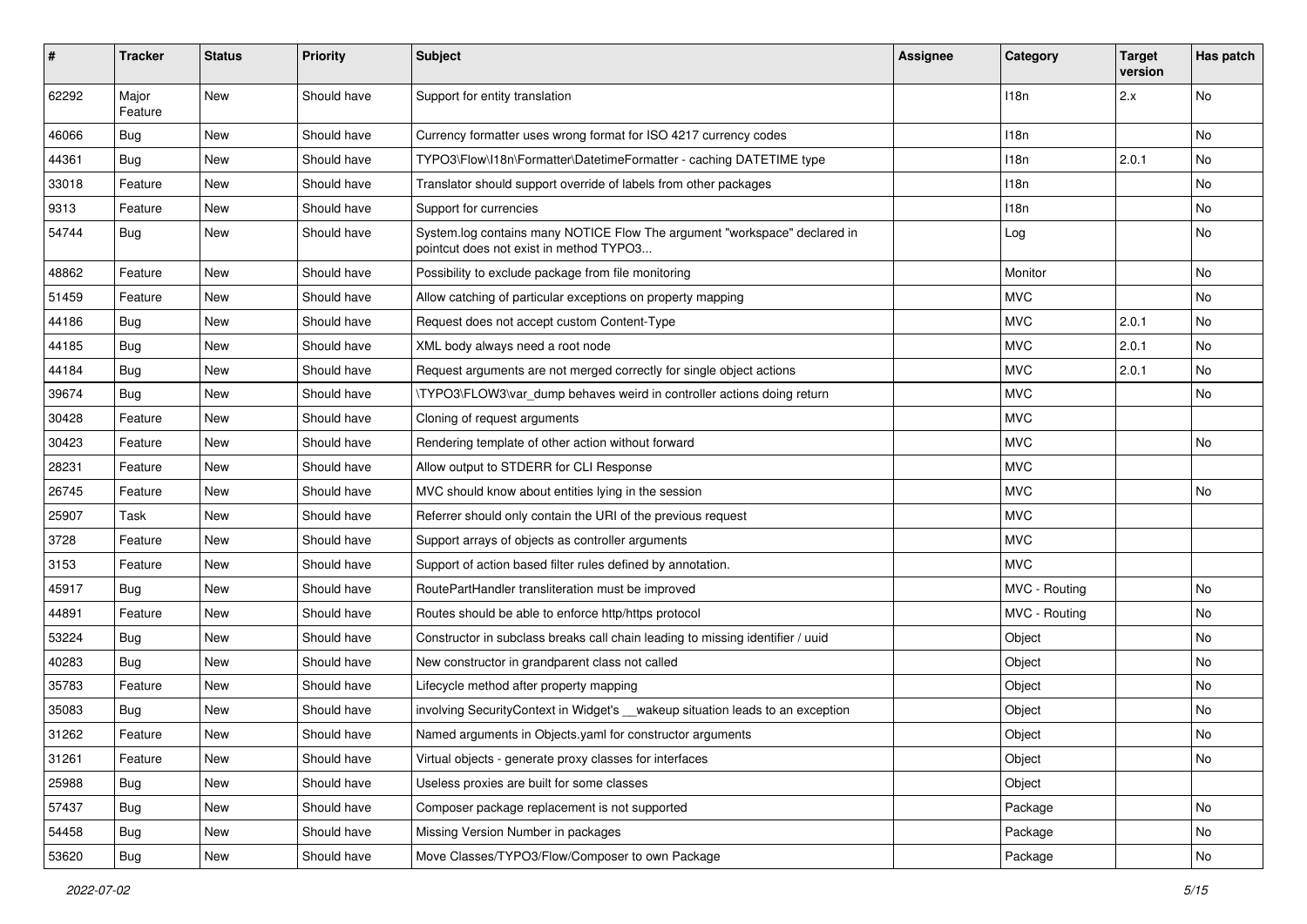| #     | <b>Tracker</b>   | <b>Status</b> | <b>Priority</b> | <b>Subject</b>                                                                                | <b>Assignee</b>         | Category    | <b>Target</b><br>version | Has patch |
|-------|------------------|---------------|-----------------|-----------------------------------------------------------------------------------------------|-------------------------|-------------|--------------------------|-----------|
| 41832 | Task             | New           | Should have     | Improve error handling for incompatible packages                                              | Christian Jul<br>Jensen | Package     |                          | No        |
| 5774  | Feature          | New           | Should have     | Package Manager should clear all cache entries tagged with %PACKAGE%                          |                         | Package     |                          |           |
| 1856  | Feature          | New           | Should have     | The Package Manager checks dependencies between packages on each activation,<br>deactivation  | Christopher<br>Hlubek   | Package     |                          |           |
| 59322 | <b>Bug</b>       | New           | Should have     | Mssing field exception should show missing migrations as well                                 |                         | Persistence |                          | <b>No</b> |
| 56602 | Major<br>Feature | New           | Should have     | Handling Of Multi Identity Entities                                                           |                         | Persistence |                          | No        |
| 56573 | <b>Bug</b>       | New           | Should have     | Converting by Flow\Identity                                                                   |                         | Persistence |                          | No        |
| 52014 | <b>Bug</b>       | New           | Should have     | Migration makes fields NOT NULL even though not true                                          |                         | Persistence |                          | No        |
| 51188 | <b>Bug</b>       | New           | Should have     | Doctrine does not respect AOP-injected properties                                             |                         | Persistence |                          | No        |
| 49050 | Feature          | New           | Should have     | Allow Subqueries in QueryInterface                                                            |                         | Persistence |                          | No        |
| 47951 | Feature          | New           | Should have     | Warn if persistence stack is not empty at the end of a get-request                            |                         | Persistence |                          | No        |
| 46010 | Bug              | New           | Should have     | Generating a DiscriminatorMap with base class in different namespace does not work            |                         | Persistence |                          | No        |
| 46009 | Task             | New           | Should have     | Improve error message for missing class in Flow annotation driver                             |                         | Persistence |                          | No        |
| 44244 | <b>Bug</b>       | New           | Should have     | defaultOrderings aren't applied on related objects                                            |                         | Persistence |                          | No        |
| 43993 | Task             | New           | Should have     | Warn when no migrations are found at all during doctrine: migrate                             |                         | Persistence |                          | No        |
| 43967 | <b>Bug</b>       | New           | Should have     | Error in evaluating orphanRemoval in Flow Annotation driver                                   |                         | Persistence |                          | No        |
| 41420 | Feature          | New           | Should have     | Support entity versioning                                                                     |                         | Persistence |                          | No        |
| 36804 | <b>Bug</b>       | New           | Should have     | Orphaned entities within aggregates are not removed                                           |                         | Persistence |                          | No        |
| 36495 | <b>Bug</b>       | New           | Should have     | HTTP Response is sent before persistence preventing Exceptions to be displayed on<br>redirect |                         | Persistence |                          | No        |
| 29425 | <b>Bug</b>       | New           | Should have     | Deletion of a blog post with resources fails with FK constraint error                         |                         | Persistence |                          |           |
| 28136 | Feature          | New           | Should have     | HTTP Semantics for Transactions and more                                                      |                         | Persistence |                          | No        |
| 9537  | Feature          | New           | Should have     | Query criterions should be able to compare whole objects                                      |                         | Persistence |                          |           |
| 59023 | <b>Bug</b>       | New           | Should have     | BooleanConverter should not convert empty values to boolean                                   |                         | Property    |                          | No        |
| 56107 | <b>Bug</b>       | New           | Should have     | Property mapping configuration only supports one wildcard at a time                           |                         | Property    |                          | <b>No</b> |
| 49566 | <b>Bug</b>       | New           | Should have     | NULL source values are not handled correctly                                                  | Adrian Föder            | Property    |                          | No        |
| 47273 | Feature          | New           | Should have     | Support mapping properties with differing types for setter and property                       |                         | Property    |                          | N0        |
| 37279 | Feature          | New           | Should have     | <b>Request PropertyMapping</b>                                                                |                         | Property    |                          | No        |
| 61043 | Task             | New           | Should have     | Rename ClassSchema to ModelSchema                                                             |                         | Reflection  |                          | No        |
| 53533 | <b>Bug</b>       | New           | Should have     | Class reflection assumes reverse PSR-0, can lead to fail in autoloader                        |                         | Reflection  |                          | No        |
| 51847 | Bug              | New           | Should have     | Overiding controller actions with other required parameter sets results in fatal error.       |                         | Reflection  | 2.x                      | No        |
| 31002 | Bug              | New           | Should have     | Generated __ sleep method handles static properties as members.                               |                         | Reflection  |                          |           |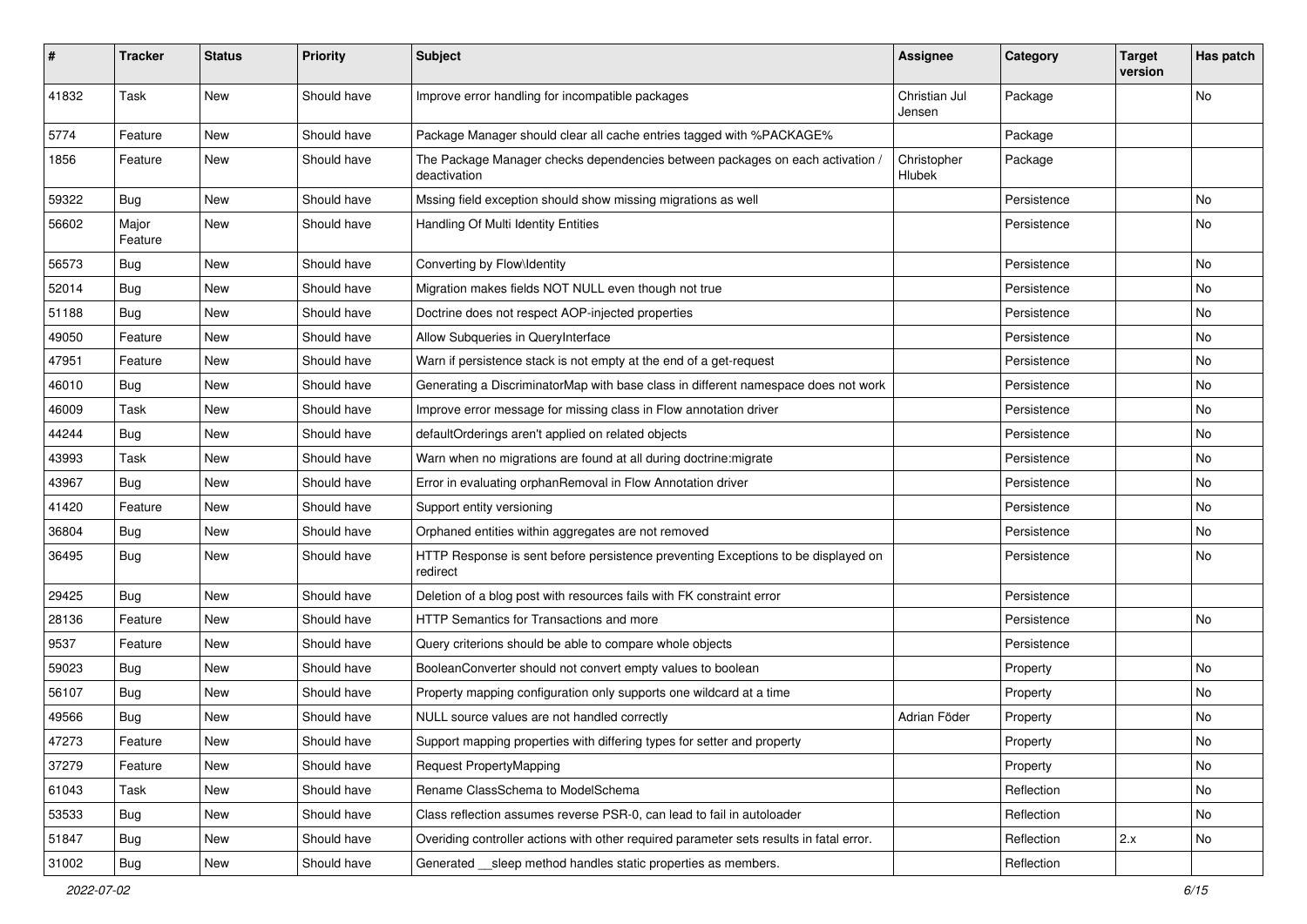| #     | <b>Tracker</b> | <b>Status</b> | <b>Priority</b> | <b>Subject</b>                                                                                      | <b>Assignee</b>             | Category   | <b>Target</b><br>version | Has patch |
|-------|----------------|---------------|-----------------|-----------------------------------------------------------------------------------------------------|-----------------------------|------------|--------------------------|-----------|
| 26767 | Feature        | New           | Should have     | Reflection method to get a method return type and documentation                                     |                             | Reflection |                          |           |
| 57815 | Bug            | New           | Should have     | Invalid resources are saved in the persistent resources folder                                      |                             | Resource   |                          | No        |
| 47950 | Bug            | New           | Should have     | import of remote resources                                                                          |                             | Resource   | 2.0.1                    | No        |
| 47075 | Feature        | New           | Should have     | Make Exception more meaningful                                                                      |                             | Resource   |                          | No        |
| 45103 | Feature        | New           | Should have     | Make static resource URI generation available outside of Fluid                                      |                             | Resource   |                          | No        |
| 33587 | Feature        | New           | Should have     | Automatically remove unused Resources                                                               |                             | Resource   |                          | No        |
| 58927 | Bug            | New           | Should have     | Overlapping ressouce definitions in Policy.yaml resolved incorrectly                                |                             | Security   | 2.1                      | No        |
| 58852 | Bug            | New           | Should have     | TYPO3\Flow\Security\Exception\AccessDeniedException should clarify which action<br>fails to execute |                             | Security   |                          | No        |
| 54589 | Bug            | New           | Should have     | Role parent is not removed from roles MM table                                                      |                             | Security   |                          | No        |
| 54146 | Bug            | New           | Should have     | Different sorting of arguments in ACL Patterns doesnt work                                          | Christian Müller            | Security   |                          | No        |
| 53177 | Feature        | New           | Should have     | entity resource policy value support for `this`                                                     |                             | Security   |                          | No        |
| 49780 | Bug            | New           | Should have     | Roles are not synchronized                                                                          |                             | Security   |                          | No        |
| 47429 | Bug            | New           | Should have     | Global policy files no longer allowed                                                               |                             | Security   |                          | No        |
| 46063 | Feature        | New           | Should have     | Implement username password provider with "remember me" persistent cookie                           | Christopher<br>Hlubek       | Security   |                          | No        |
| 44563 | Feature        | New           | Should have     | Logged in users via HTTP Basic always get re-authenticated                                          |                             | Security   |                          | No        |
| 37846 | Feature        | New           | Should have     | Should be able to declare more than one controllerObjectName per requestPatterns                    |                             | Security   |                          | No        |
| 36508 | Bug            | New           | Should have     | AuthenticationProvider Request Patterns                                                             |                             | Security   |                          | No        |
| 34816 | Feature        | New           | Should have     | Long text encryption                                                                                |                             | Security   |                          | No        |
| 33078 | Bug            | New           | Should have     | No Redirect to Login                                                                                |                             | Security   |                          | No        |
| 30425 | <b>Bug</b>     | New           | Should have     | New methods are not updated in Policies during Development                                          |                             | Security   |                          |           |
| 9968  | Feature        | New           | Should have     | Promote security publishing configuration automatically when persisting models                      | Andreas Förthner            | Security   |                          |           |
| 8463  | Feature        | New           | Should have     | Check security policy for objects reconstituted in the session scope                                |                             | Security   |                          |           |
| 8462  | Feature        | New           | Should have     | Check subobjects in query rewriting                                                                 |                             | Security   |                          |           |
| 5442  | Feature        | New           | Should have     | Destroy session / logout user on deleting an account                                                | Andreas Förthner            | Security   |                          |           |
| 3621  | Feature        | New           | Should have     | Implement dynamic firewall filter registration                                                      | Andreas Förthner   Security |            |                          |           |
| 3619  | Feature        | New           | Should have     | Implement System Policy Support/System Security                                                     | Andreas Förthner   Security |            |                          |           |
| 57374 | Bug            | New           | Should have     | Persisted entities saved in session are not resolved                                                |                             | Session    | 2.x                      | No        |
| 62740 | Bug            | New           | Should have     | Add check on literal in TypeHandlingUtility::isCollectionType                                       |                             | Utility    |                          | No        |
| 32985 | Feature        | New           | Should have     | Implement Processing Rules when merging numerically-indexed arrays                                  |                             | Utility    |                          | No        |
| 57450 | Bug            | New           | Should have     | International E-Mail addresses (umlauts, etc.) are not validated correctly                          |                             | Validation |                          | No        |
| 50901 | Feature        | New           | Should have     | @IgnoreValidation also for class fields                                                             |                             | Validation |                          | No        |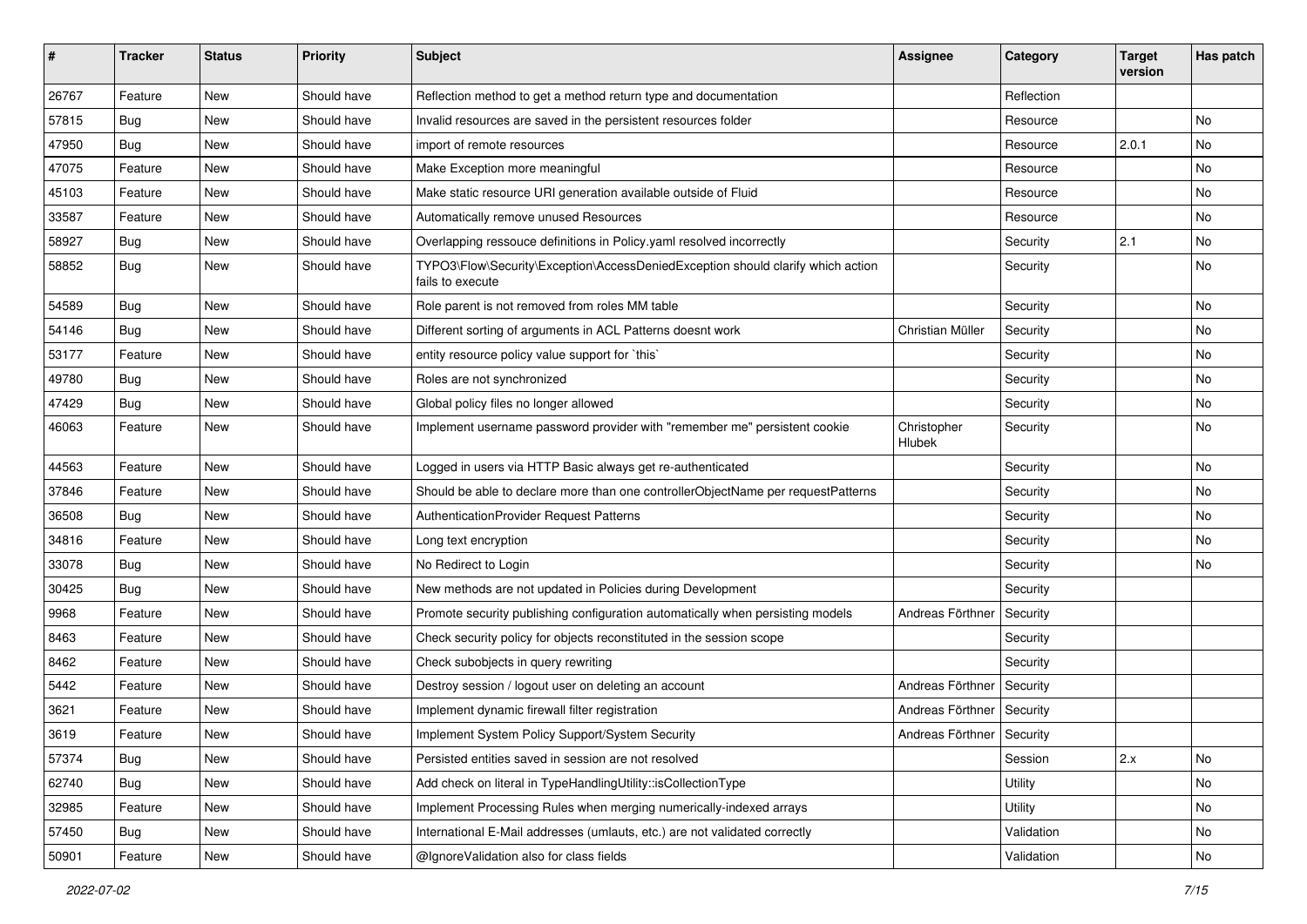| ∦     | <b>Tracker</b> | <b>Status</b> | <b>Priority</b> | <b>Subject</b>                                                                                          | Assignee            | Category                    | <b>Target</b><br>version | Has patch     |
|-------|----------------|---------------|-----------------|---------------------------------------------------------------------------------------------------------|---------------------|-----------------------------|--------------------------|---------------|
| 47456 | Feature        | <b>New</b>    | Should have     | ManyToOne and OneToOne Relations of Objects passed as Action Argument are<br>loaded automatically       |                     | Validation                  |                          | No.           |
| 46011 | Task           | <b>New</b>    | Should have     | Validate annotation with missing type should throw useful error                                         |                     | Validation                  |                          | No            |
| 45409 | Feature        | <b>New</b>    | Should have     | Support validation of abstract nested properties                                                        |                     | Validation                  |                          | No            |
| 37564 | Bug            | <b>New</b>    | Should have     | Validation of Parent Object containing properties of type ManyToOne and<br>ManyToMany to same Target    |                     | Validation                  |                          | No            |
| 37316 | Bug            | <b>New</b>    | Should have     | Use findBestMatchingLocale instead of getDefaultLocale?                                                 |                     | Validation                  |                          | No            |
| 35781 | Feature        | <b>New</b>    | Should have     | Model validation                                                                                        |                     | Validation                  |                          | No            |
| 6178  | Feature        | <b>New</b>    | Should have     | Implement FileType and FileSize validators                                                              |                     | Validation                  |                          |               |
| 56744 | Feature        | <b>New</b>    | Must have       | stay logged in                                                                                          |                     |                             |                          | No.           |
| 56639 | Feature        | <b>New</b>    | Must have       | Implement "getPrivateStorageUriByResource()" for recieving (image-) file URIs                           | Robert Lemke        |                             | 2.x                      |               |
| 55870 | Feature        | <b>New</b>    | Must have       | Enhance f:form.textfield or add a f:form.datefield VH with enhanced validation and<br>propertymapping   | Christian Müller    |                             |                          | <b>No</b>     |
| 54549 | Bug            | <b>New</b>    | Must have       | PackageManager::createPackage is incompatible to PackageManagerInterface                                |                     |                             |                          | No            |
| 54451 | Bug            | New           | Must have       | No functionality at Apache environments with suexec                                                     |                     |                             |                          | No            |
| 49423 | Bug            | <b>New</b>    | Must have       | Role name and packageKey are not accessible                                                             |                     |                             |                          | No.           |
| 46689 | Bug            | <b>New</b>    | Must have       | The new ClassLoader swallows Fatal Errors                                                               | <b>Marc Neuhaus</b> |                             |                          | No            |
| 41148 | Bug            | <b>New</b>    | Must have       | Converting of ValueObjects                                                                              |                     |                             |                          | No.           |
| 35831 | <b>Bug</b>     | <b>New</b>    | Must have       | Deleting or unpublishing of a resource deletes all published symlinks<br>(Web/_Resources/Persistent)    |                     |                             |                          | No.           |
| 58975 | Bug            | <b>New</b>    | Must have       | Fix command for Linux in Qucikstart documentation                                                       |                     | Documentation -             |                          | No            |
| 46120 | Bug            | <b>New</b>    | Must have       | Important step missing in the installation chapter                                                      |                     | Documentation -             |                          | No.           |
| 45249 | Bug            | New           | Must have       | Update composer project-create command listing                                                          |                     | Documentation -             |                          | No            |
| 40854 | Task           | <b>New</b>    | Must have       | Update security documentation (authentication in 1.2)                                                   |                     | Documentation -             | 2.0.1                    | No            |
| 59878 | Bug            | <b>New</b>    | Must have       | TYPO3\Flow\Core\Booting\Exception\SubProcessException thrown in file Scripts.php                        |                     | - Error Handler<br>Report - | 1.1.1                    | No.           |
| 58894 | <b>Bug</b>     | <b>New</b>    | Must have       | MySQL max key length exceeded during Neos setup                                                         |                     | - Error Handler<br>Report - | 2.x                      | No.           |
| 37473 | Bug            | <b>New</b>    | Must have       | Subsequent Exceptions related to Doctrine Entity Manager makes it snap shut                             |                     | - Testing -                 |                          | No            |
| 3755  | Task           | New           | Must have       | Concurrency stress testing and cache mechanism                                                          |                     | - Testing -                 |                          |               |
| 37571 | <b>Bug</b>     | New           | Must have       | Inherited proxies fail when implementing clone                                                          |                     | <b>AOP</b>                  |                          | No            |
| 2974  | Bug            | New           | Must have       | Aspect / Proxy Cache is not emptied automatically if an interface used for introduction<br>was modified | Robert Lemke        | <b>AOP</b>                  |                          |               |
| 1785  | Feature        | New           | Must have       | Automatic garbage collection for expired cache entries                                                  |                     | Cache                       |                          |               |
| 45041 | Bug            | New           | Must have       | Set file permissions doesnt work                                                                        |                     | Command                     | 2.0.1                    | $\mathsf{No}$ |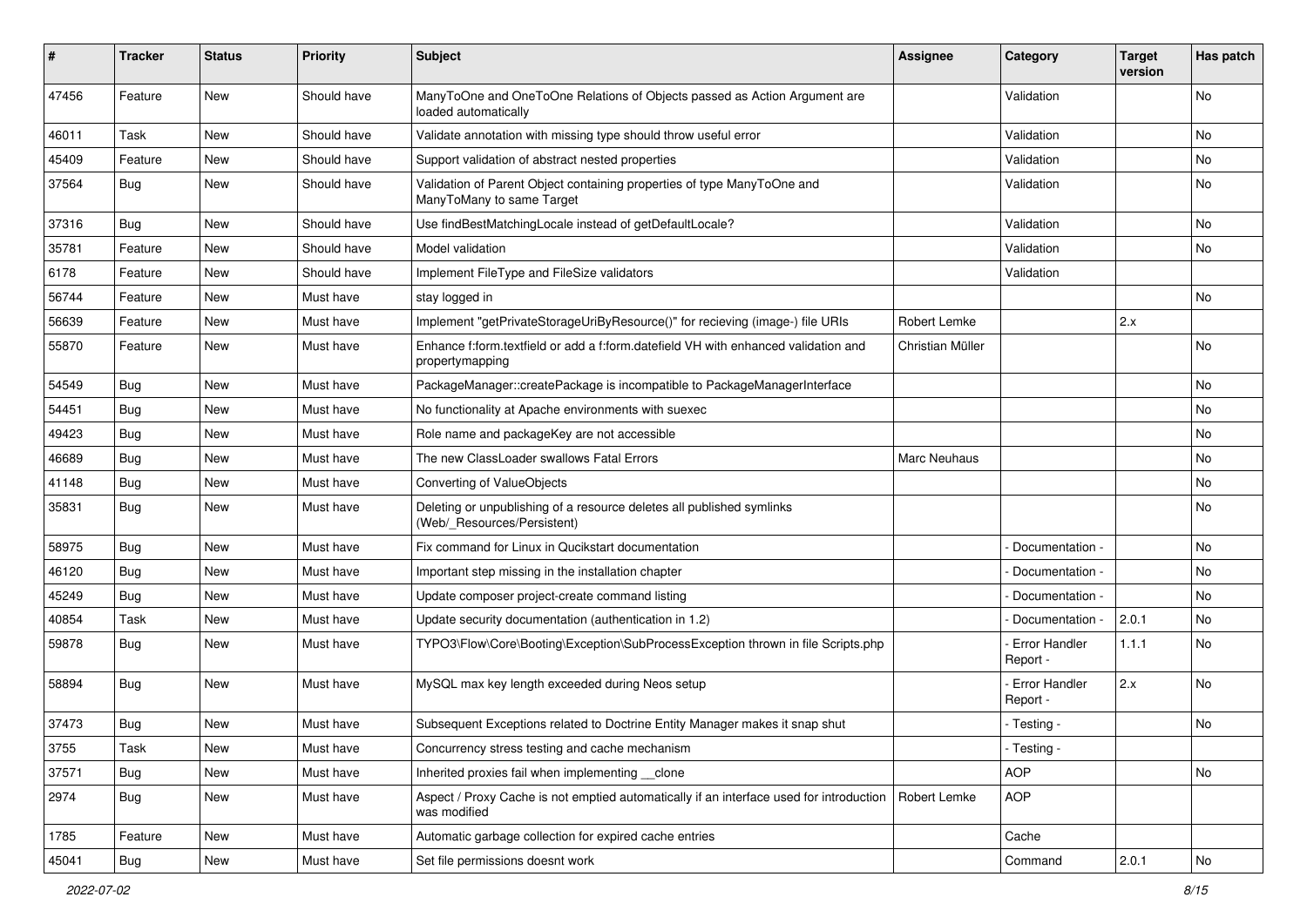| ∦     | <b>Tracker</b> | <b>Status</b> | <b>Priority</b> | <b>Subject</b>                                                                                                                                          | <b>Assignee</b>  | Category        | <b>Target</b><br>version | Has patch |
|-------|----------------|---------------|-----------------|---------------------------------------------------------------------------------------------------------------------------------------------------------|------------------|-----------------|--------------------------|-----------|
| 58622 | Feature        | New           | Must have       | Clearer Exception: Array to string conversion                                                                                                           |                  | Core            |                          | <b>No</b> |
| 56544 | <b>Bug</b>     | New           | Must have       | FLOW Exception on tar package inclusion via composer                                                                                                    |                  | Core            |                          | No        |
| 51120 | <b>Bug</b>     | New           | Must have       | \TYPO3\Flow\Core\Booting::buildSubprocessCommand - wrong command if passed<br>more than one parameters                                                  |                  | Core            |                          | <b>No</b> |
| 42520 | Bug            | <b>New</b>    | Must have       | Cache must be flushed globally for package state changes                                                                                                |                  | Core            |                          | No        |
| 47073 | Bug            | <b>New</b>    | Must have       | Cookie causes Error after Update                                                                                                                        |                  | Http            |                          | No        |
| 30424 | Bug            | New           | Must have       | Forward object arguments with changes                                                                                                                   |                  | <b>MVC</b>      |                          |           |
| 3580  | Feature        | New           | Must have       | Create an administration panel for the FLOW3 Development context                                                                                        |                  | <b>MVC</b>      |                          |           |
| 46716 | Bug            | New           | Must have       | Empty class names in Dependencylnjection proxy code when using Caches /<br>Factory-created dependencies                                                 |                  | Object          | 2.0.1                    | No        |
| 42101 | <b>Bug</b>     | New           | Must have       | Proxyclasses are not rebuild in Development context unless cache is empty                                                                               |                  | Object          | 2.0.1                    | No        |
| 31210 | <b>Bug</b>     | <b>New</b>    | Must have       | constructor of proxy class not compatible with interfaces defening a constructor                                                                        |                  | Object          |                          | <b>No</b> |
| 54046 | <b>Bug</b>     | New           | Must have       | Removal of ValueObjects from a ManyToMany relationship is not possible                                                                                  |                  | Persistence     | 2.1                      | No        |
| 39791 | Bug            | New           | Must have       | Reflection data of old aspect is not removed                                                                                                            |                  | Reflection      | 1.1.1                    | No        |
| 10678 | <b>Bug</b>     | New           | Must have       | ReflectionService doesn't reflect methods of child classes correctly when they get<br>reflected before their parent class in the initialization process |                  | Reflection      |                          |           |
| 41496 | Bug            | New           | Must have       | Upload identical Resources, deleting fails                                                                                                              |                  | Resource        |                          | <b>No</b> |
| 49373 | <b>Bug</b>     | <b>New</b>    | Must have       | Methods policy with key "Controllers" is ignored                                                                                                        |                  | Security        |                          | No        |
| 48898 | <b>Bug</b>     | New           | Must have       | configuration for roles fails if one of Policy yaml files contain empty "roles array"                                                                   | Christian Müller | Security        | 2.0.1                    | No        |
| 42606 | <b>Bug</b>     | <b>New</b>    | Must have       | Content Security with nested objects                                                                                                                    |                  | Security        |                          | <b>No</b> |
| 38065 | Feature        | New           | Must have       | Implement content security for DQL queries                                                                                                              | Andreas Förthner | Security        |                          | No        |
| 35720 | <b>Bug</b>     | <b>New</b>    | Must have       | Access denied Exception for widget links to actions with a policy                                                                                       |                  | Security        |                          | <b>No</b> |
| 33055 | <b>Bug</b>     | New           | Must have       | AccessDeniedException instead of WebRedirect                                                                                                            |                  | Security        |                          | No        |
| 32869 | <b>Bug</b>     | New           | Must have       | Security config tokenClass doesnt throw exception if not found the class                                                                                |                  | Security        |                          | <b>No</b> |
| 32105 | Bug            | <b>New</b>    | Must have       | Ignore Validation ignored if ACL is set for this controller action                                                                                      |                  | Security        |                          | <b>No</b> |
| 6603  | Feature        | New           | Must have       | Provide a policy management API                                                                                                                         | Andreas Förthner | Security        |                          |           |
| 55937 | Bug            | New           | Must have       | FlashMessage queue is lost                                                                                                                              |                  | Session         |                          | <b>No</b> |
| 46097 | <b>Bug</b>     | New           | Must have       | Logged in user gets session of an other logged in user                                                                                                  | Robert Lemke     | Session         |                          | No        |
| 29405 | Bug            | New           | Must have       | When storing a new entity inside the session, it will be fully serialized instead of just<br>the reference being stored                                 |                  | Session         |                          |           |
| 48093 | Bug            | New           | Must have       | AbstractCompositeValidators memory consumption continuously grow                                                                                        |                  | Validation      | 2.0.1                    | Yes       |
| 44738 | Feature        | New           | Must have       | Re-Validation of argument's custom validators                                                                                                           |                  | Validation      |                          | No        |
| 38980 | <b>Bug</b>     | New           | Must have       | ActionController: behavior of required arguments is not consistent                                                                                      |                  | Validation      |                          | No        |
| 27561 | Task           | Accepted      | Could have      | Complete documentation                                                                                                                                  |                  | Documentation - |                          | No        |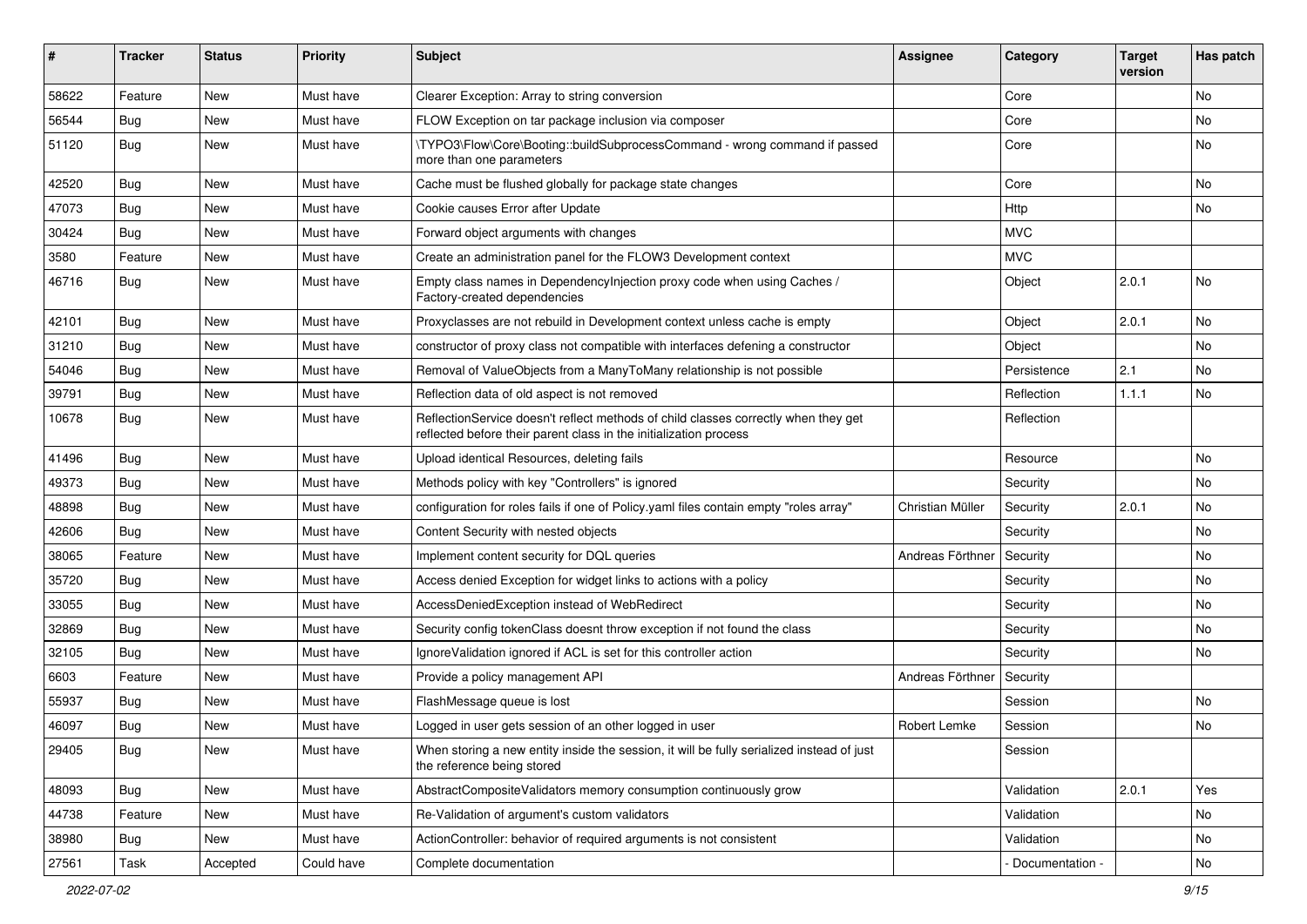| #     | <b>Tracker</b>   | <b>Status</b> | <b>Priority</b> | <b>Subject</b>                                                                                              | <b>Assignee</b>             | Category          | <b>Target</b><br>version | Has patch      |
|-------|------------------|---------------|-----------------|-------------------------------------------------------------------------------------------------------------|-----------------------------|-------------------|--------------------------|----------------|
| 41727 | <b>Bug</b>       | Accepted      | Should have     | @Flow\Identity and @ORM\InheritanceType("JOINED") can't be used together                                    | Karsten<br>Dambekalns       |                   |                          | <b>No</b>      |
| 33258 | Major<br>Feature | Accepted      | Should have     | Implement support for Assetic                                                                               |                             |                   |                          | No             |
| 26986 | Feature          | Accepted      | Should have     | Debug toolbar                                                                                               | Christian Müller            |                   |                          | N <sub>o</sub> |
| 40802 | Bug              | Accepted      | Should have     | Documentation mistake (authentication)                                                                      | Karsten<br>Dambekalns       | Documentation     | 1.1.1                    | N <sub>o</sub> |
| 38038 | Task             | Accepted      | Should have     | Proofread FLOW3 manual                                                                                      | Ryan J. Peterson            | - Documentation - |                          | N <sub>o</sub> |
| 38004 | Bug              | Accepted      | Should have     | Missing CheatSheet folder for Getting Started manual                                                        | Karsten<br>Dambekalns       | Documentation -   | 1.1.1                    | No             |
| 39609 | Feature          | Accepted      | Should have     | <b>Migration Version</b>                                                                                    | Karsten<br>Dambekalns       | - Migrations -    |                          | No             |
| 6712  | Feature          | Accepted      | Should have     | Implement mixin support                                                                                     | Robert Lemke                | <b>AOP</b>        |                          |                |
| 46823 | Task             | Accepted      | Should have     | Detect APC and APCu correctly                                                                               |                             | Cache             |                          | No.            |
| 39699 | <b>Bug</b>       | Accepted      | Should have     | SQL DDL for TYPO3\FLOW3\Cache\Backend\PdoBackend                                                            | Karsten<br>Dambekalns       | Cache             |                          | No             |
| 32574 | <b>Bug</b>       | Accepted      | Should have     | FLOW3 enters fork bombs when using cgi-fcgi vs cli                                                          | Karsten<br>Dambekalns       | Core              |                          | No             |
| 44712 | Task             | Accepted      | Should have     | Decouple Argument-Building in the HTTP-Request-Constructor                                                  |                             | Http              |                          | No             |
| 49806 | Task             | Accepted      | Should have     | Date formatting should care about the time zone                                                             | Adrian Föder                | 118 <sub>n</sub>  |                          | No.            |
| 36840 | Task             | Accepted      | Should have     | Improve exception for wrong locales                                                                         | Karsten<br>Dambekalns       | 118n              |                          | No             |
| 34674 | Feature          | Accepted      | Should have     | NotFoundView is not injected in ActionController                                                            | <b>Robert Lemke</b>         | <b>MVC</b>        |                          | No.            |
| 30890 | Feature          | Accepted      | Should have     | Developer Toolbar                                                                                           | Christian Müller            | <b>MVC</b>        |                          | <b>No</b>      |
| 3306  | Feature          | Accepted      | Should have     | Flush routes cache automatically on class file modifications                                                | Robert Lemke                | <b>MVC</b>        |                          |                |
| 58773 | Bug              | Accepted      | Should have     | Improve NoMatchingRouteException                                                                            | Bastian<br>Waidelich        | MVC - Routing     |                          | No             |
| 53350 | <b>Bug</b>       | Accepted      | Should have     | Trying to create a Link in an Template in CLI Context should provide a helpful<br>exception                 | Bastian<br>Waidelich        | MVC - Routing     |                          | No             |
| 50395 | <b>Bug</b>       | Accepted      | Should have     | Route cache caches routes for non dispatchable requests                                                     | <b>Bastian</b><br>Waidelich | MVC - Routing     |                          | No             |
| 45405 | <b>Bug</b>       | Accepted      | Should have     | Uncaught Exception in DynamicRoutePart                                                                      | <b>Bastian</b><br>Waidelich | MVC - Routing     |                          | No             |
| 46974 | <b>Bug</b>       | Accepted      | Should have     | Original and Proxy class in one file makes it difficult to reach 100% code coverage for<br>functional tests | Christian Müller            | Object            |                          | No             |
| 3588  | Feature          | Accepted      | Should have     | Support value objects in the Object Factory                                                                 | Robert Lemke                | Object            |                          |                |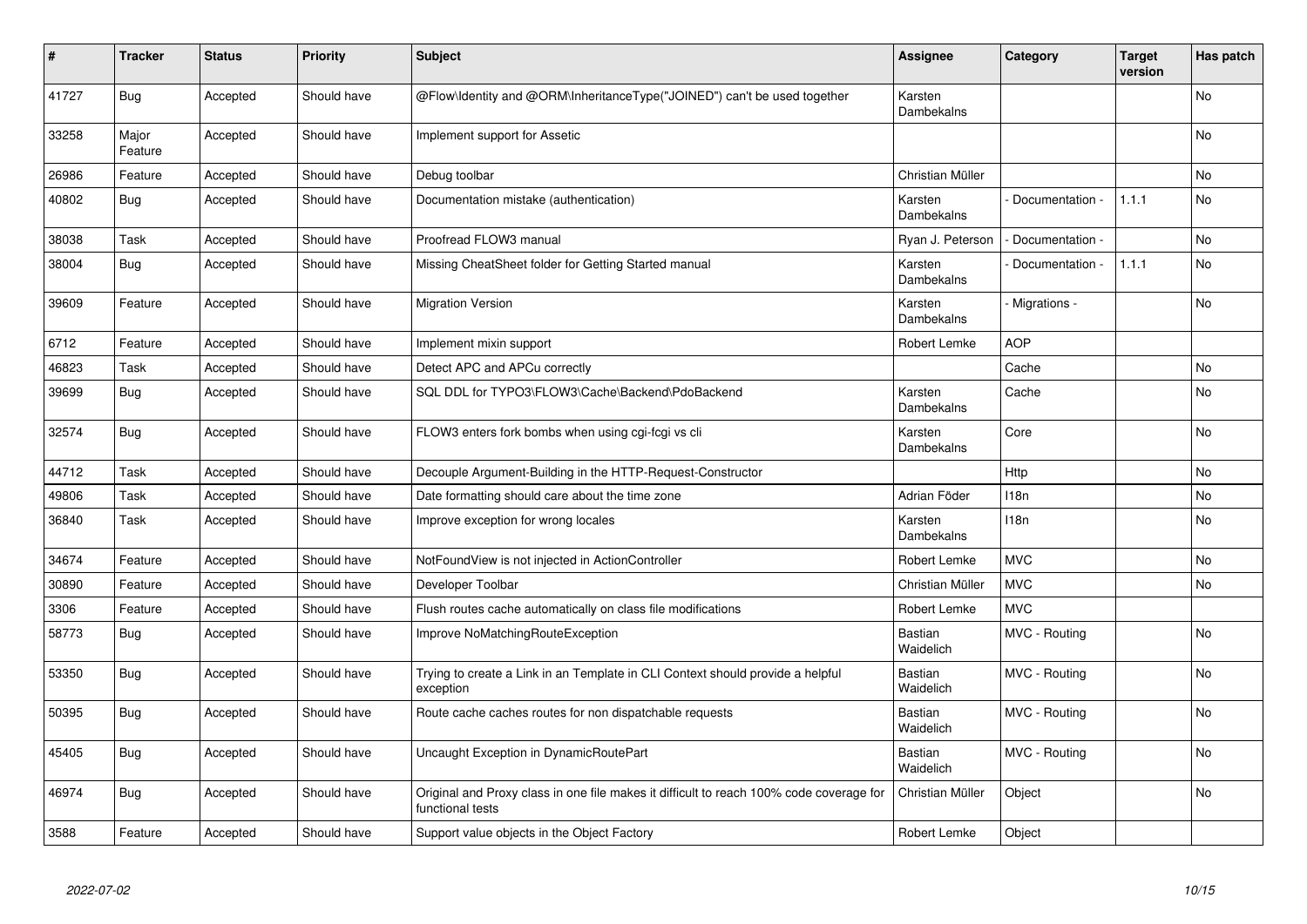| #     | <b>Tracker</b> | <b>Status</b> | <b>Priority</b> | <b>Subject</b>                                                                            | <b>Assignee</b>         | Category    | <b>Target</b><br>version | Has patch |
|-------|----------------|---------------|-----------------|-------------------------------------------------------------------------------------------|-------------------------|-------------|--------------------------|-----------|
| 41900 | Feature        | Accepted      | Should have     | Check for duplicate PSR-0 autoload namespaces                                             | Christian Jul<br>Jensen | Package     |                          | <b>No</b> |
| 44396 | Task           | Accepted      | Should have     | Move Doctrine ORM integration onto own namespace                                          | Karsten<br>Dambekalns   | Persistence |                          | <b>No</b> |
| 44375 | Task           | Accepted      | Should have     | Make all persistence reads go through repositories                                        | Karsten<br>Dambekalns   | Persistence |                          | No        |
| 43192 | Bug            | Accepted      | Should have     | findByIdentifier() for non-persisted objects not working for custom identifier properties | Karsten<br>Dambekalns   | Persistence |                          | <b>No</b> |
| 43190 | <b>Bug</b>     | Accepted      | Should have     | Misleading exception message for incompatible database structure                          | Karsten<br>Dambekalns   | Persistence | 2.0.1                    | <b>No</b> |
| 37372 | Feature        | Accepted      | Should have     | Inheritance in ORM should be configured automatically                                     | Karsten<br>Dambekalns   | Persistence |                          | No        |
| 37354 | Bug            | Accepted      | Should have     | Do not apply generateValueHash() and generateUuid() if custom identifier is used          | Karsten<br>Dambekalns   | Persistence |                          | No        |
| 36715 | Feature        | Accepted      | Should have     | Make simultaneous use of multiple persistence backends possible                           | Karsten<br>Dambekalns   | Persistence |                          | No        |
| 13559 | <b>Bug</b>     | Accepted      | Should have     | ObjectSerializer failes with persistent objects within arrays                             | Karsten<br>Dambekalns   | Persistence |                          | <b>No</b> |
| 32106 | Feature        | Accepted      | Should have     | Support for Object source in PropertyMapper                                               |                         | Property    |                          | Yes       |
| 26765 | Feature        | Accepted      | Should have     | Support class schema features for every reflected class                                   | Karsten<br>Dambekalns   | Reflection  |                          | No        |
| 39253 | Feature        | Accepted      | Should have     | Remove mirroring mode option and code                                                     | Karsten<br>Dambekalns   | Resource    |                          | No        |
| 36800 | Task           | Accepted      | Should have     | Streamline Resource object API                                                            | Robert Lemke            | Resource    |                          | No        |
| 33937 | Feature        | Accepted      | Should have     | Convenience method to resolve public "resource://" paths                                  | Karsten<br>Dambekalns   | Resource    |                          | No        |
| 48167 | Feature        | Accepted      | Should have     | Command line account and role browsing                                                    | Adrian Föder            | Security    |                          | No        |
| 47859 | Task           | Accepted      | Should have     | Logging: Do not log all decisions in \TYPO3\Flow\Security\Aspect\LoggingAspect            | Robert Lemke            | Security    |                          | No        |
| 41029 | Bug            | Accepted      | Should have     | Method security is also evaluating abstract classes                                       | Karsten<br>Dambekalns   | Security    |                          | No        |
| 39910 | Feature        | Accepted      | Should have     | Ability to query user based on roles                                                      |                         | Security    |                          | No        |
| 4146  | Feature        | Accepted      | Should have     | Support typed parameters for validation                                                   | Karsten<br>Dambekalns   | Validation  |                          |           |
| 32873 | Bug            | Accepted      | Must have       | Value changes for logged in account are not persisted due to session serialization        | Karsten<br>Dambekalns   |             |                          | No        |
| 32707 | Bug            | Accepted      | Must have       | <b>Bad Bad FileBackend</b>                                                                | Karsten<br>Dambekalns   | Cache       | 2.0.1                    | No        |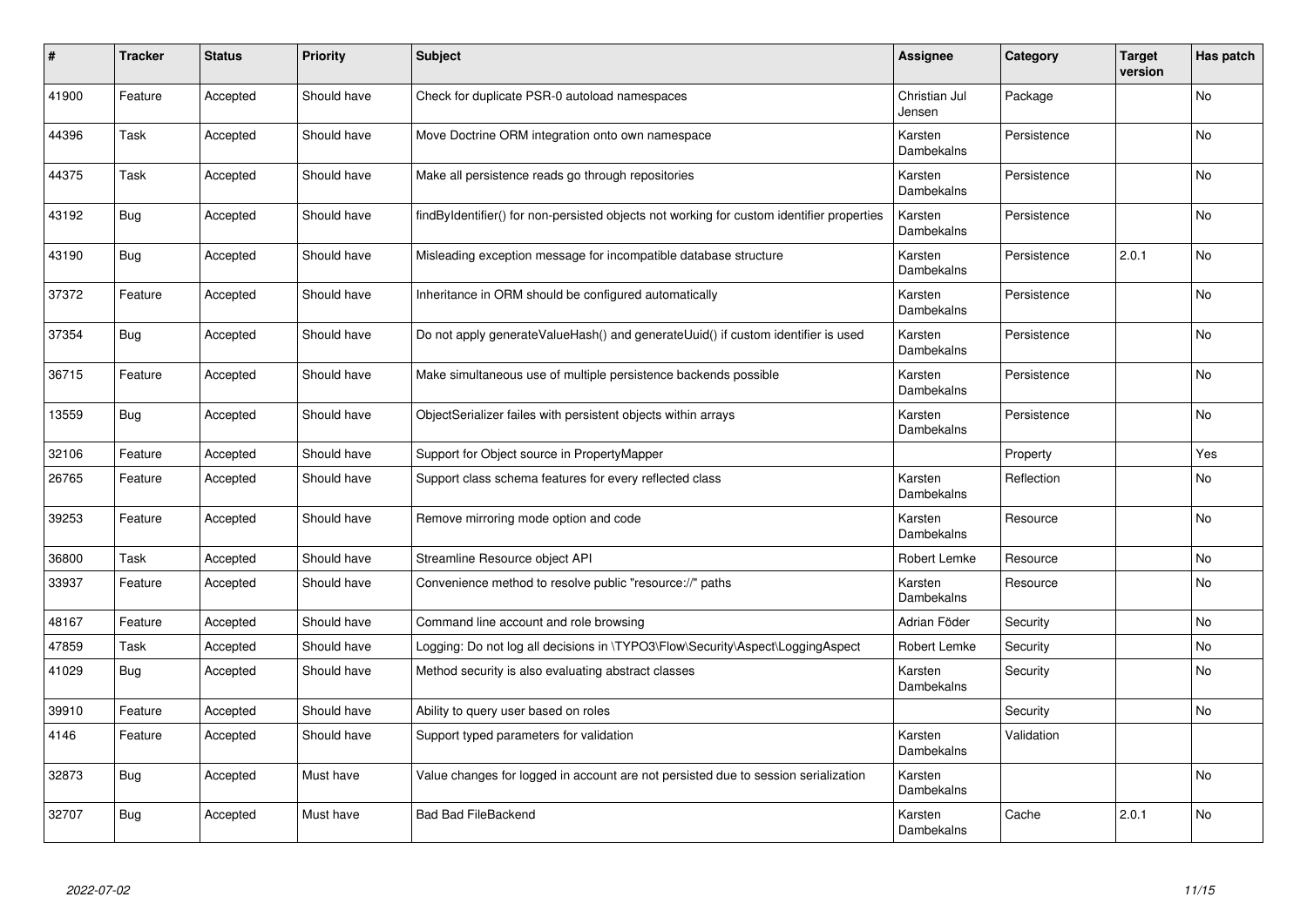| #     | <b>Tracker</b> | <b>Status</b>            | <b>Priority</b> | <b>Subject</b>                                                                                                       | Assignee               | Category    | <b>Target</b><br>version | Has patch |
|-------|----------------|--------------------------|-----------------|----------------------------------------------------------------------------------------------------------------------|------------------------|-------------|--------------------------|-----------|
| 40555 | Feature        | Accepted                 | Must have       | Missing command arguments parameter in Core\Booting\Scripts::executeCommand()                                        | Karsten<br>Dambekalns  | Core        |                          | Yes       |
| 37212 | Feature        | Accepted                 | Must have       | Edge Side Includes (ESI)                                                                                             | Robert Lemke           | Http        |                          | No        |
| 33024 | Bug            | Accepted                 | Must have       | Exception when validating a float in a Model with the Number validator                                               | Karsten<br>Dambekalns  | 118n        |                          | No        |
| 3305  | Feature        | Accepted                 | Must have       | Unmodified objects retrieved from a repository should not be validated in the<br>controller                          | Robert Lemke           | <b>MVC</b>  |                          | No        |
| 47331 | Bug            | Accepted                 | Must have       | ObjectManager shutdown with Dependency Injection Proxy causes fatal errors                                           |                        | Object      | 2.0.1                    | No        |
| 34879 | Bug            | Accepted                 | Must have       | Proxied object is not update()able                                                                                   | Karsten<br>Dambekalns  | Persistence |                          | No        |
| 45253 | Task           | Accepted                 | Must have       | Throw exception in PointcutMethodNameFilter if given method's argument does not<br>match the actual method signature | Christian Müller       | Security    |                          | No        |
| 44314 | Task           | Accepted                 | Must have       | slightly file permissions for /Configuration/* and /Data/Persistent/EncryptionKey                                    | Karsten<br>Dambekalns  | Security    |                          | No        |
| 32425 | Bug            | Accepted                 | Must have       | IpAddressRange methods not completly implemented                                                                     | Karsten<br>Dambekalns  | Security    |                          | Yes       |
| 27798 | <b>Bug</b>     | Accepted                 | Must have       | CSRF protection not working for forms in a plugin                                                                    |                        | Security    | 2.0.1                    | No        |
| 45851 | Feature        | Needs<br>Feedback        | Could have      | Allow referencing environment variables in Settings.yaml                                                             | Adrian Föder           |             |                          | No        |
| 31484 | Feature        | <b>Needs</b><br>Feedback | Could have      | possibility to modify inner workings of proxy class builder                                                          |                        |             |                          | No        |
| 47339 | Feature        | Needs<br>Feedback        | Could have      | Allow RequestHandlers to get the current Request injected                                                            | Alexander Berl         | Http        |                          | No        |
| 40418 | Feature        | Needs<br>Feedback        | Could have      | Add an option to flow3:cache:flush thats keeps user sessions active                                                  |                        | Session     |                          | No        |
| 48296 | Task           | Needs<br>Feedback        | Should have     | Missing method in ExceptionHandlerInterface                                                                          |                        |             |                          | No        |
| 47236 | <b>Bug</b>     | Needs<br>Feedback        | Should have     | Error at offset 6279 of 6338                                                                                         |                        |             |                          | No        |
| 43930 | Task           | Needs<br>Feedback        | Should have     | Remove canRender() completely?!                                                                                      | Sebastian<br>Kurfuerst |             |                          | No        |
| 43082 | Feature        | Needs<br>Feedback        | Should have     | Add CLI support for scaffolding models, views, controller                                                            |                        |             |                          | No        |
| 41533 | <b>Bug</b>     | Needs<br>Feedback        | Should have     | Ignored object-validation in editAction when redirecting back from updateAction                                      |                        |             |                          | No        |
| 40824 | Bug            | Needs<br>Feedback        | Should have     | Modified action controller methods not detected properly                                                             | Andreas Förthner       |             |                          | No        |
| 38216 | <b>Bug</b>     | Needs<br>Feedback        | Should have     | Static method calls in reflected classes refer to _Original class                                                    |                        |             |                          | No        |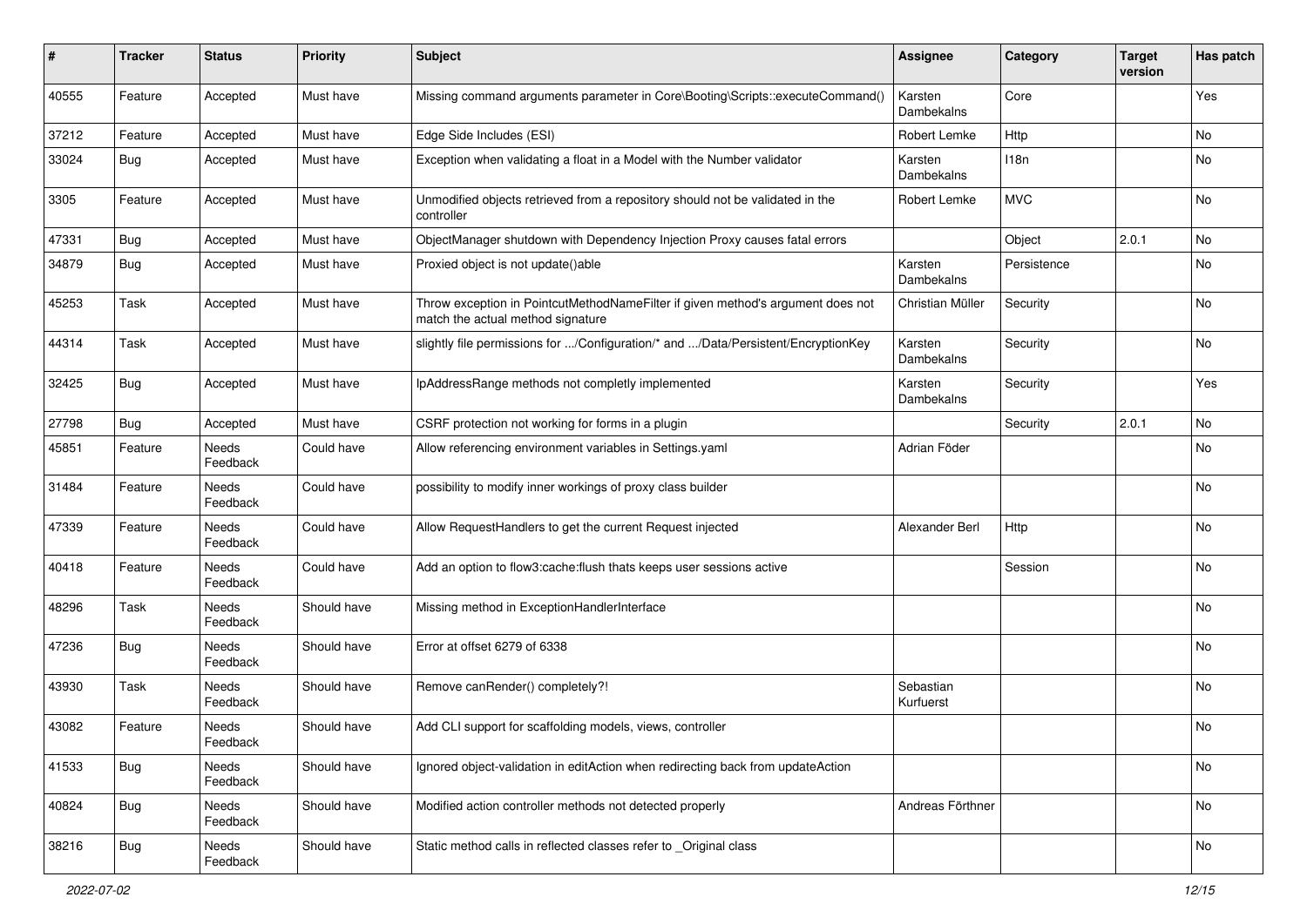| #     | Tracker    | <b>Status</b>            | <b>Priority</b> | <b>Subject</b>                                                                                                               | <b>Assignee</b>              | Category    | <b>Target</b><br>version | Has patch |
|-------|------------|--------------------------|-----------------|------------------------------------------------------------------------------------------------------------------------------|------------------------------|-------------|--------------------------|-----------|
| 29258 | Feature    | <b>Needs</b><br>Feedback | Should have     | Provide a way to override classes by environment                                                                             |                              |             |                          | <b>No</b> |
| 28074 | Feature    | Needs<br>Feedback        | Should have     | Provide a shell script that installs Phoenix or FLOW3 from git                                                               | Markus Bucher                |             |                          | No        |
| 40410 | Bug        | Needs<br>Feedback        | Should have     | Exception when using Apc, Memcached of Redis cache backend for reflection status<br>and object configuration                 | Karsten<br>Dambekalns        | Cache       |                          | No        |
| 50080 | Bug        | Needs<br>Feedback        | Should have     | Broken concept for CLI/Web separation                                                                                        | Karsten<br>Dambekalns        | Core        |                          | <b>No</b> |
| 32607 | Feature    | <b>Needs</b><br>Feedback | Should have     | Export localized strings for JS consumption                                                                                  | Karsten<br>Dambekalns        | 118n        |                          | <b>No</b> |
| 26943 | Feature    | Needs<br>Feedback        | Should have     | Add i18n support to domain models                                                                                            | Karsten<br>Dambekalns        | 118n        |                          | No        |
| 9861  | Feature    | Needs<br>Feedback        | Should have     | Leave logging up and running as long as possible                                                                             |                              | Log         |                          | <b>No</b> |
| 3312  | Feature    | Needs<br>Feedback        | Should have     | Allow for easy logging by annotations                                                                                        | Robert Lemke                 | Log         |                          |           |
| 2817  | Feature    | Needs<br>Feedback        | Should have     | Provide safeguard for preventing multiple submits of a form                                                                  |                              | <b>MVC</b>  |                          | No        |
| 47858 | <b>Bug</b> | <b>Needs</b><br>Feedback | Should have     | Remove .htaccess from Composer Installer Essentials                                                                          | Christopher<br>Hlubek        | Package     | 2.0.1                    | <b>No</b> |
| 41414 | Task       | Needs<br>Feedback        | Should have     | Check packageKey naming / file structure below Packages/Vendor                                                               |                              | Package     |                          | No        |
| 30933 | Feature    | Needs<br>Feedback        | Should have     | Check for unique constraints on add()                                                                                        | Karsten<br>Dambekalns        | Persistence |                          | No        |
| 28016 | <b>Bug</b> | Needs<br>Feedback        | Should have     | Cascade remove of cleared ArrayCollection                                                                                    | Karsten<br>Dambekalns        | Persistence |                          | No        |
| 34134 | <b>Bug</b> | Needs<br>Feedback        | Should have     | PropertyMapper throws unnecessary exception                                                                                  | Christian Müller             | Property    |                          | Yes       |
| 42888 | <b>Bug</b> | Needs<br>Feedback        | Should have     | ResourceManager chokes on non existing files                                                                                 |                              | Resource    |                          | No        |
| 27721 | <b>Bug</b> | Needs<br>Feedback        | Should have     | Permissions of uploaded resources not correct                                                                                | Karsten<br><b>Dambekalns</b> | Resource    |                          | No.       |
| 29387 | Feature    | Needs<br>Feedback        | Should have     | A token with wrong credentials should throw an exception                                                                     | Andreas Förthner             | Security    |                          |           |
| 28319 | <b>Bug</b> | Needs<br>Feedback        | Should have     | Access denied will be logged at the wrong location in nested calls                                                           |                              | Security    |                          | No        |
| 46210 | <b>Bug</b> | Needs<br>Feedback        | Should have     | securityContext->getParty() in the initializeObject() method of a session-Scope object<br>throws exception on second request |                              | Session     |                          | No        |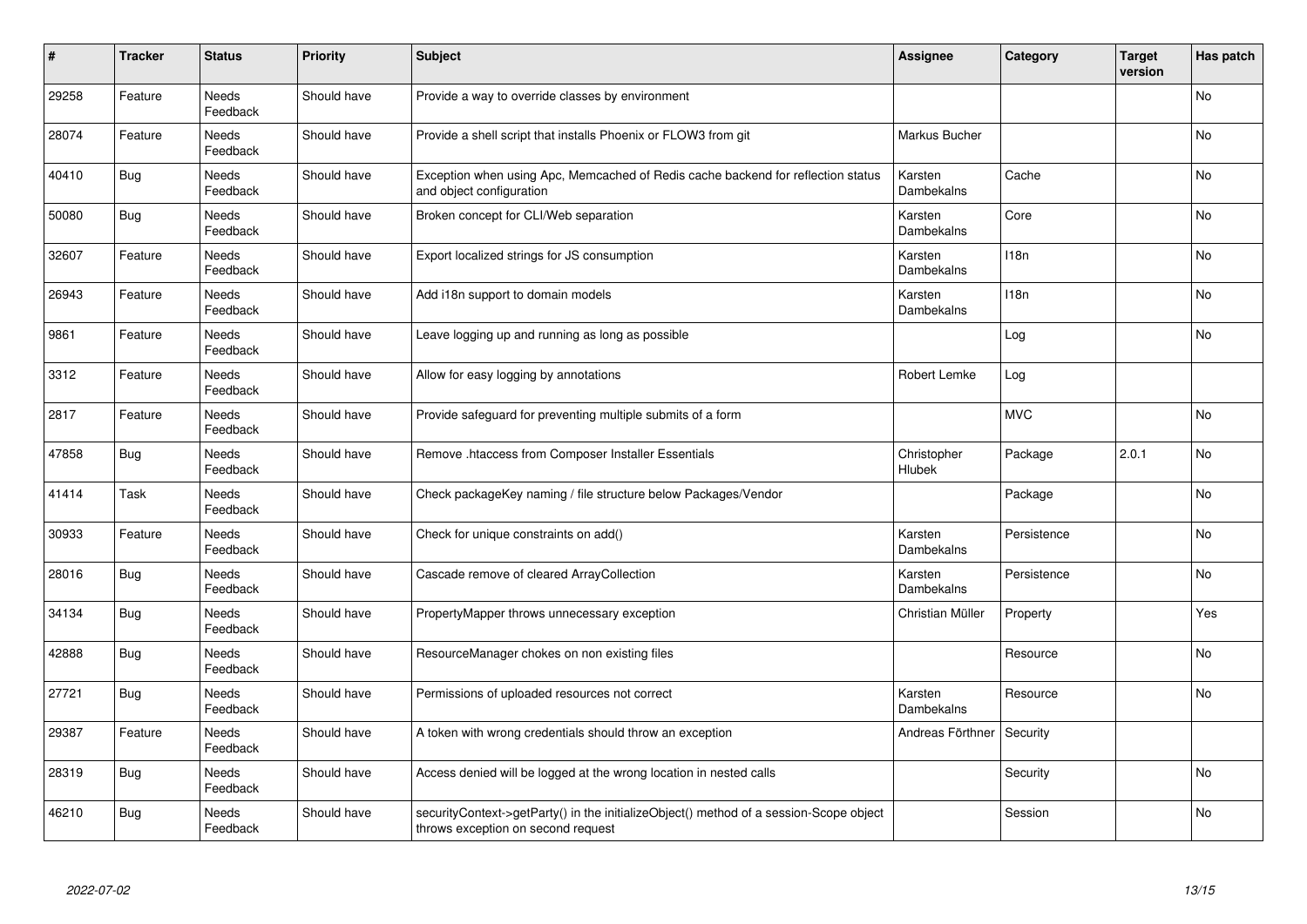| #     | <b>Tracker</b> | <b>Status</b>       | <b>Priority</b> | <b>Subject</b>                                                                  | <b>Assignee</b>             | Category        | <b>Target</b><br>version | Has patch |
|-------|----------------|---------------------|-----------------|---------------------------------------------------------------------------------|-----------------------------|-----------------|--------------------------|-----------|
| 44203 | Bug            | Needs<br>Feedback   | Should have     | Session implementation is still racy                                            | <b>Robert Lemke</b>         | Session         | 2.0.1                    | No        |
| 37302 | <b>Bug</b>     | Needs<br>Feedback   | Should have     | NumberValidator                                                                 | Carsten Bleicker            | Validation      |                          | No        |
| 28399 | Feature        | Needs<br>Feedback   | Should have     | Validation message and code should be configurable for bundled validators       |                             | Validation      |                          | No        |
| 27379 | <b>Bug</b>     | Needs<br>Feedback   | Must have       | add check to clear the database at tearDown in testing                          |                             |                 |                          | No        |
| 11039 | <b>Bug</b>     | Needs<br>Feedback   | Must have       | Static object container injects properties to result of factory object          |                             |                 |                          | No        |
| 58494 | Bug            | Needs<br>Feedback   | Must have       | Inifinite redirects if index.php presents in URI                                | <b>Bastian</b><br>Waidelich | MVC - Routing   |                          | <b>No</b> |
| 31339 | Task           | On Hold             | Could have      | Search                                                                          |                             | Documentation - |                          | No        |
| 6601  | Task           | On Hold             | Could have      | Introduce a new roles definition syntax including runtime constraints           | Andreas Förthner            | Security        |                          |           |
| 27322 | Feature        | On Hold             | Should have     | Add support for Appserver-in-PHP, which could result in much faster executions. | Christopher<br>Hlubek       |                 |                          | No        |
| 27088 | Bug            | On Hold             | Should have     | initializeObject() is called too early when reconstructing entities             |                             | Object          |                          | <b>No</b> |
| 28052 | Feature        | On Hold             | Should have     | Possibility to enable or disable accounts                                       | Julian Kleinhans            | Security        |                          | No        |
| 35868 | <b>Bug</b>     | On Hold             | Must have       | Unstable condition in Utility\Environment                                       | Karsten<br>Dambekalns       | Environment     |                          | No        |
| 37227 | Bug            | On Hold             | Must have       | securityContext->getParty is not available in widget context                    |                             | Session         |                          | No        |
| 8923  | Task           | <b>Under Review</b> | Could have      | Provide a Nginx Server Configuration for FLOW3                                  | Christian Müller            | Documentation - | 1.1.1                    | No        |
| 49025 | Task           | <b>Under Review</b> | Could have      | Dynamic locale detection / determination                                        | Adrian Föder                | 118n            | 2.1                      | No        |
| 55793 | Feature        | <b>Under Review</b> | Could have      | Add Support for groupBy                                                         | Kerstin<br>Huppenbauer      | Persistence     |                          | No        |
| 58193 | <b>Bug</b>     | <b>Under Review</b> | Should have     | Forward-port changelogs to master branch                                        | Karsten<br>Dambekalns       |                 |                          | No        |
| 55306 | Bug            | <b>Under Review</b> | Should have     | Filenames should not exceed 255 characters                                      | Christian Müller            |                 |                          | <b>No</b> |
| 52280 | Task           | <b>Under Review</b> | Should have     | Throw Exception if there is an array in PSR-0 autoload                          |                             |                 |                          | Yes       |
| 49011 | <b>Bug</b>     | <b>Under Review</b> | Should have     | Support executing TYPO3.Flow inside a PHAR                                      |                             |                 |                          | No        |
| 48657 | Feature        | <b>Under Review</b> | Should have     | support HTTP_RANGE                                                              |                             |                 |                          | No        |
| 46073 | <b>Bug</b>     | <b>Under Review</b> | Should have     | Scripts::executeCommand must be usable outsite of TYPO3.Flow                    |                             |                 |                          | No        |
| 45100 | Feature        | <b>Under Review</b> | Should have     | RequestDispatchingAspect should check if entry point can handle current request | Christopher<br>Hlubek       |                 |                          |           |
| 42550 | Task           | <b>Under Review</b> | Should have     | Add top-level .htaccess to block everything but Web                             | Karsten<br>Dambekalns       |                 |                          | No        |
| 60095 | Feature        | <b>Under Review</b> | Should have     | LockManager's LockHoldingStackPage should be configurable                       |                             | Configuration   |                          | No        |